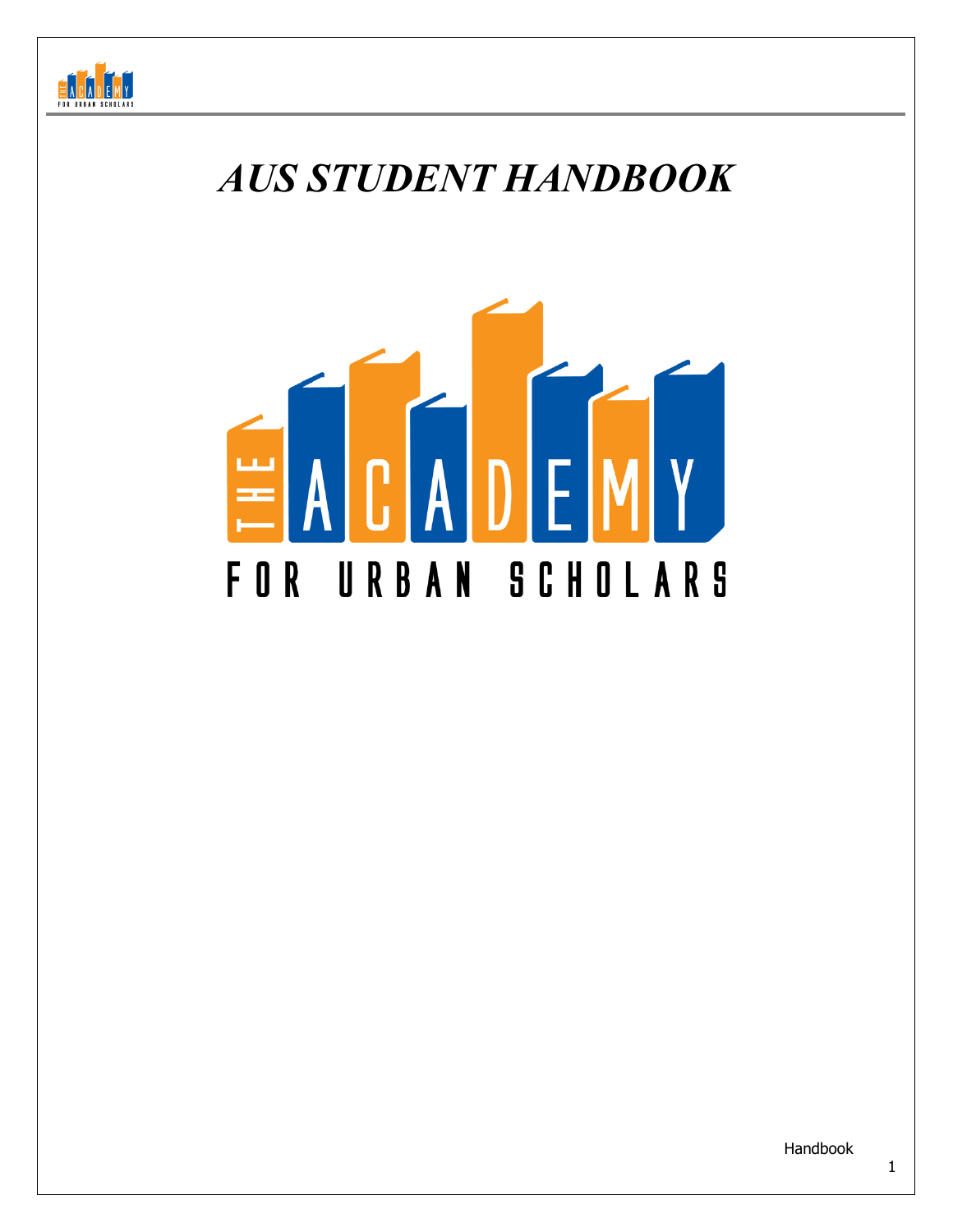

## *About this Handbook*

This handbook has been designed to answer your questions and make you aware of The Academy for Urban Scholars High School (AUS/School) rules, policies, procedures and other matters of interest to you or your child. AUC policies, procedures, and other matters contained herein are subject to revisions at any time by the AUC Board of Directors.

## *School's Mission/Aspiration:*

The Academy for Urban Scholars aspires to lead the nation in educating urban youth by changing the paradigm of how education is delivered in the urban community. We will create a model which produces responsible, educated, and productive holistic citizens to ensure they are equipped and prepared with the tools to enter college or the workforce upon graduation.

The Academy for Urban Scholars focus is to ensure each graduate is prepared for the 3'E's, Enrollment, Enlistment and Employment.

The Seven Pillars in life and learning expectations at AUC are:

-Safety -Teamwork -Data Driven -Respect -Academic -Character -Celebration

AUC mission is focused on encouraging all students to learn and become contributing citizens in the 2<sup>1st</sup> century. In order to achieve this goal, the facility, staff and programs are dedicated to maximizing students' achievements and character development. AUC supports strong parental/community involvement, the promotion of innovative learning outcomes, and engaging teaching methods.

## **Non-Discrimination Policy**

The school will not discriminate on the basis of race, color, religion, disability, national origin, age or sex in the administration of its educational and admissions policies.

## **Educational Philosophy:**

AUC philosophy focuses on meeting the educational needs of each student first and ensuring that each student receives a quality education. We believe all students should be challenged in a learning atmosphere where they will learn and achieve academically. AUC educational philosophy strongly believes and supports the notion that all students have the ability to learn. *"It's not too late to graduate!"*

## **We believe that:**

- $\ddot{\phantom{1}}$  Urban students, the same as all others, are born to serve an important purpose
- Urban students, like 'seeds', already possess the ingredients necessary to 'bloom and manifest' their unique purposes
- $\ddot{\phantom{1}}$  To achieve their purpose in life all students must believe in themselves, know their history and embrace their heritage
- When students are afforded a nurturing professional environment they will reach their maximum potential and become empowered to become productive citizens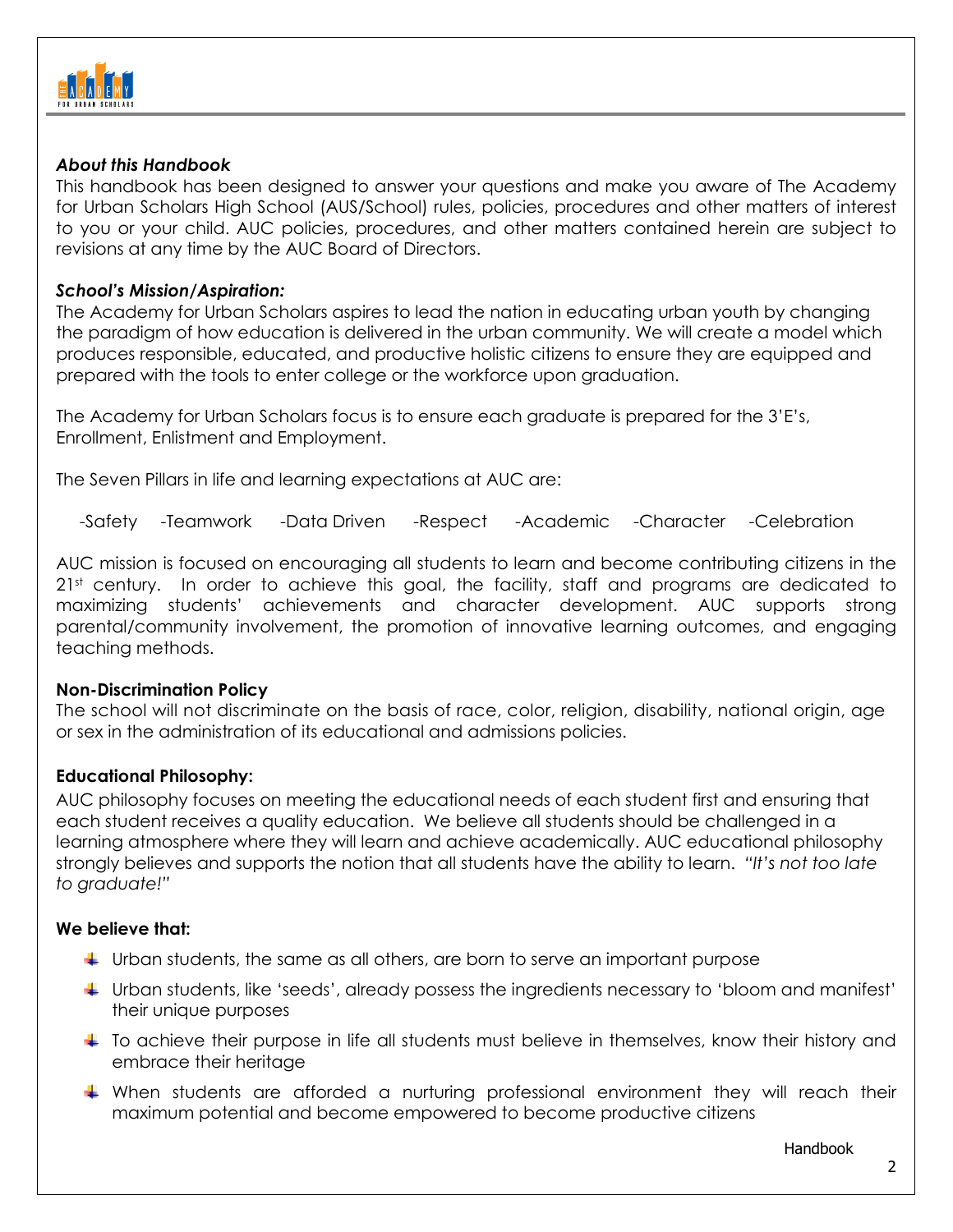

Administrators and staff of urban students must exhibit integrity, professional esteem, academic knowledge, instructional competence, and an intense desire to advance student development, inter-dependence and scholastic excellence

## **Therefore:**

AUS's educational team will provide a learning environment that:

- Will prepare urban and other students to successfully meet or exceed state mandated assessments
- Will enable teachers to integrate culturally specific historical contributions to world civilization
- Will enable urban students to successfully live and work in a rapidly changing environment of the 21<sup>st</sup> century

## V**ision:**

We envision a learning environment:

- $\ddot{\bullet}$  That provides
- Where we build foundation of cultural, racial, and social diversity

# **Commitment:**

To nurture realization of the mission and vision AUC will immerse its students, parents, community and staff in an exciting collaborative academic self-development process that:

- **If instills a sense of community, accomplishment, efficacy, confidence necessary to maintain a** balanced mind, body, and spirit.
- Fosters hope for parents, community and other stake-holders with a vested interest in the development of all students.
- Focuses on the 'recovery' of a significant number of students have not succeeded in traditional schools.

With the collaborative efforts of a concerned community, a dedicated board, a competent school staff, optimistic parents, students, and other stakeholders; the school can indeed become a healthy 'home-away-from-home' and become a catalyst helping to unlock the unrealized potential of urban students'.

# **STUDENT HANDBOOK OF RULES AND RESPONSIBILITIES**

"The Academy for Urban Scholars" is a community charter school established under Chapter 3314. of the Ohio Revised Code. The school is a public school and students enrolled in and attending the school are required to take proficiency tests and other examinations prescribed by law. In addition, there may be other requirements for students at the school that are prescribed by law. Students who have been excused from the compulsory attendance law for the purpose of home education as defined by the Administrative Code shall no longer be excused for that purpose upon their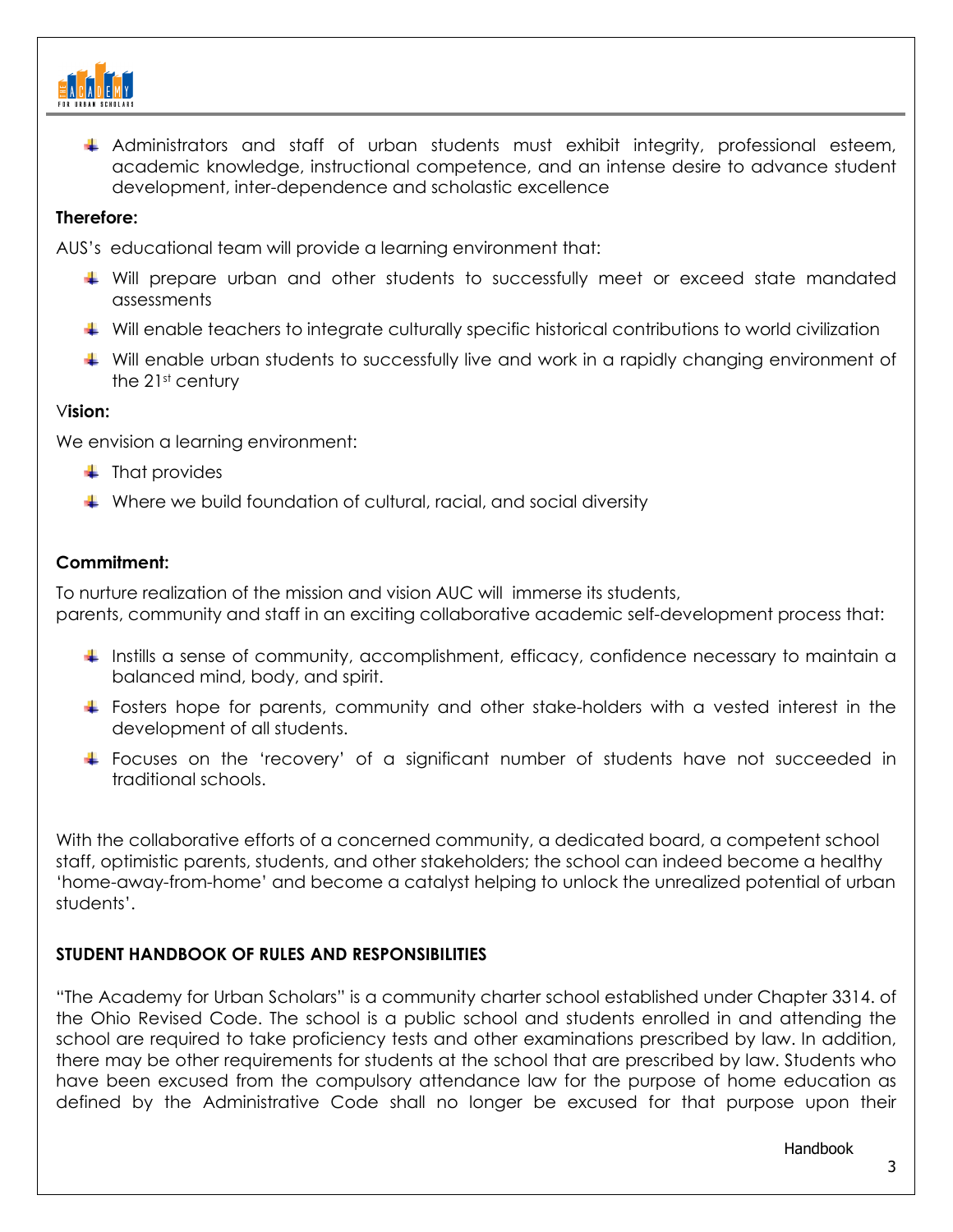

enrollment in a community school. For more information about this matter contact the school administration or the Ohio Department of Education."

AUC is a non-traditional high school that supports all students ages 14-22 and is dedicated to preparing students to become self- sufficient and future leaders. AUC is responsible for instilling dignity, respect, care and discipline in its students. The staff at AUC is charged with the responsibility to issue consequences to any student whose behavior is in violation of AUC expectations. This is necessary because we seek to establish a learning environment by creating an atmosphere that:

- 1. Ensures the health, safety, and welfare of each student
- 2. Prevents disruption of the educational process
- 3. Protects the building and grounds from vandalism and destruction

## **ATTENDANCE – ORC 109.65, 3313.64, 3313.65, 3314.06 (F), 3321.01, 3314.06 (E),**

Admission is open to any individual between the ages of five (5) and twenty-two (22) who, pursuant to state law, is entitled to attend school. In making admission decisions, the Academy for Urban Scholars High School (the school) shall not discriminate on the basis of race, color, creed, sex, or disabling condition. Upon admission of any student with a disability, the School will comply with all federal and state laws regarding the education of students with disabilities.

The Academy for Urban Scholars High School shall not limit admission to students on the basis of intellectual ability, measures of achievement or aptitude, or athletic ability. The School shall not offer attempt to give any monetary payment or in-kind gift to any student or student's family as an incentive for the student to enroll in the School.

## **Working with the Admissions Department**

Students/parents/legal guardians will meet with the admissions department when seeking admission to the school. The admissions department is responsible for collecting and ensuring the proper documentation is processed in a timely manner. If you have any questions regarding your enrollment paperwork, call 614.545.9890.

At the time of application the following documentations are required:

- A. Application
- B. Identification Information (Driver License or State ID)
- C. Birth Certificate Copy
- D. Proof of Residency (lease, utility bill or recent employment check with name and address)
- E. Withdrawal papers from previous school
- F. Proof of High School credits
- G. Proof of custody/guardianship (if applicable)
- H. Individual Education Plan (IEP) if applicable and Evaluation Team Report (ETR) if applicable
- I. Court &/or Mandated Documentation (if applicable)

If students are unable to provide high school credits from the previous school district, the admissions department will attempt to collect this information. If AUS is unable to obtain high school credits student will have to enroll as a ninth grader.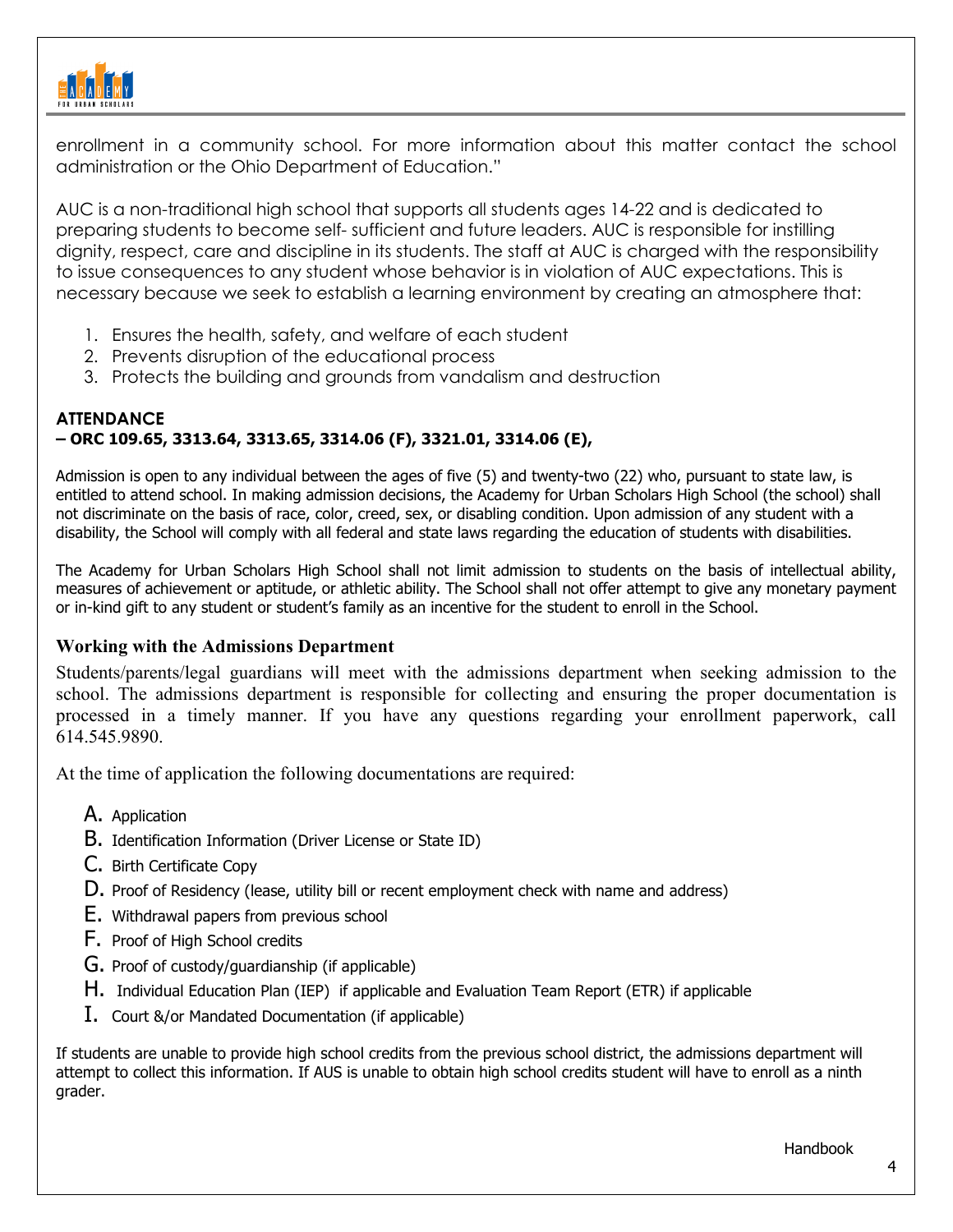

The Parent or Guardian of the Student or Student (age 18 or over), shall notify the School when there is a change in the Parent/Guardian or Student's primary residence.

The School shall restrict admission to all of Ohio.

If the number of applicants exceeds the capacity restrictions of the School, students will be admitted based on a lottery system, with the following students given preference:

- students who attended the School the previous year;
- siblings of students attending the School the previous year;
- students who are the children of full-time staff members employed by the School, provided the total number of students receiving this preference is less than 5% if the School's total enrollment; and
- students who reside in the district in which the School is located.

The lottery system adopted by the School functions as described below.

- Each applicant exceeding the capacity of the School shall be assigned a number.
- A neutral third party will randomly select numbers, and as each number is selected, the respective student is placed on the permanent waiting list. Once placed on the permanent waiting list, the student retains the position from year-to-year unless the student is no longer an eligible student, is no longer interested in admission, or is selected for admission and thereby removed from the permanent waiting list.
- The School may, in its sole discretion, decide to institute one lottery system and permanent waiting list, or may decide to institute separate lottery systems and permanent waiting lists for each age or grade.

Acceptable documents for Proof of Residency (POR): Parents/guardians may present any of the following as proof of address:

- 1. COVID attestation
- 2. a deed, mortgage, lease, current home owner's or renter's insurance declaration page, or current real property tax bill;
- 3. a utility bill or receipt of utility installation issued within ninety days of enrollment;
- 4. a paycheck or paystub issued to the parent or student within ninety days of the date of enrollment that includes the address of the parent's or student's primary residence;
- 5. the most current available bank statement issued to the parent or student that includes the address of the parent's or student's primary residence; or
- 6. any other official document issued to the parent or student that includes the address of the parent's or student's primary residence such as the below:
	- a) Verification of address from Departments of Human Services, Social Security, or personnel office of the student's or parent's employer; or statement from landlord, on letterhead, indicating knowledge of parent living with person on the lease.
	- b) Documentation from law enforcement agency or Franklin County Court
	- c) Homeless documentation
	- d) Notarized affirmation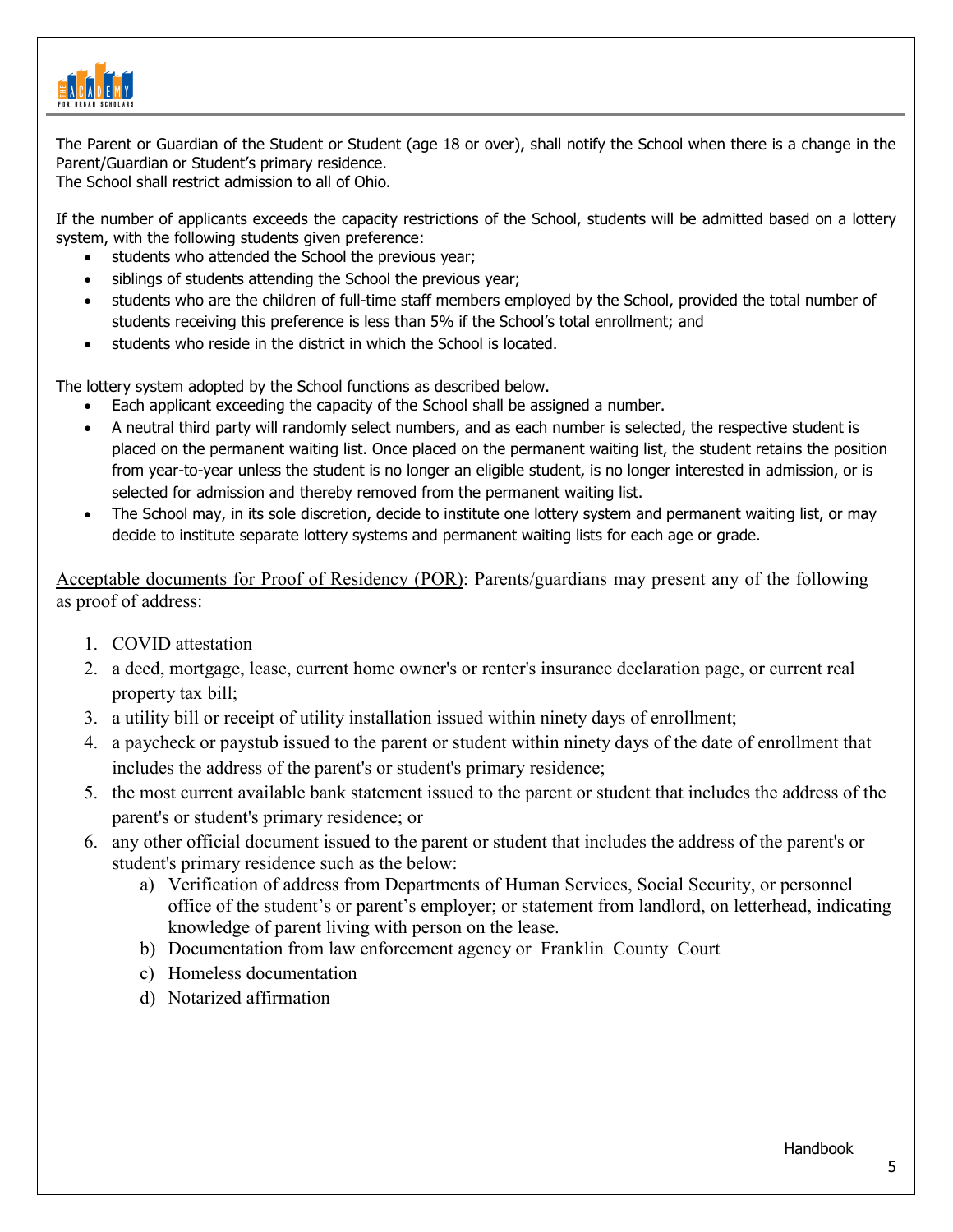

## **Attendance Policy**

Regular attendance is required of all students. Student must complete a minimum of 920 hours of instruction annually. Because Ohio law requires that home and school make contact each day a student is absent, SCHOOL MUST BE NOTIFIED 30 MINUTES PRIOR TO SCHOOL STARTING ON THE DAY OF THE ABSENCE.

A student is considered absent if they fail to attend in person on their designated days or fail to login onto the online platforms.

## **When a student is absent one day:**

1. A phone call from a school representative will be conducted reminding the student/parent/legal guardian about school attendance

## **When a student is absent two days:**

- 1. A phone call from a school representative and a warning will be sent home regarding the student's attendance.
- 2. A school representative will conduct a home visit in an attempt to contact student/parent/legal guardian.
- 3. If the student/parent/legal guardian is not unavailable during home visit, a letter will be left at the student's residence regarding the attempt to contact student/parent/legal guardian.

## **When a student is absent three days:**

- 1. A phone call from a school representative and a warning will be sent home regarding the student's attendance.
- 2. A school representative will attempt to contact the student's emergency contact
- 3. A school representative will attempt to contact student/parent/legal guardian via social media
- 4. A school representative will schedule an attendance meeting to assist students with barriers that are preventing them from attending school.

## **When a student is absent four days:**

- 1. A phone call from a school representative and a warning will be sent home regarding the student's attendance.
- 2. A school representative will conduct a home visit in an attempt to contact student/parent/legal guardian.
- 3. If the student/parent/legal guardian is not unavailable during home visit, a WITHDRAW NOTICE will be left at the student's residence
- 4. Minor students will be placed on an attendance intervention plan
- 5. Parent/legal guardian must participate in a parent meeting (including zoom meeting)

## **When a student is absent seven days:**

- 1. Student will be placed on the pending withdrawal list
- 2. A final home visit will be conducted
- 3. Truancy charges must be started on minor students
- 4. A school representative will attempt to contact the student's emergency contact
- 5. A school representative will attempt to contact student/parent/legal guardian via social media
- 6. A school representative will schedule an attendance meeting to assist students with barriers that are preventing them from attending school.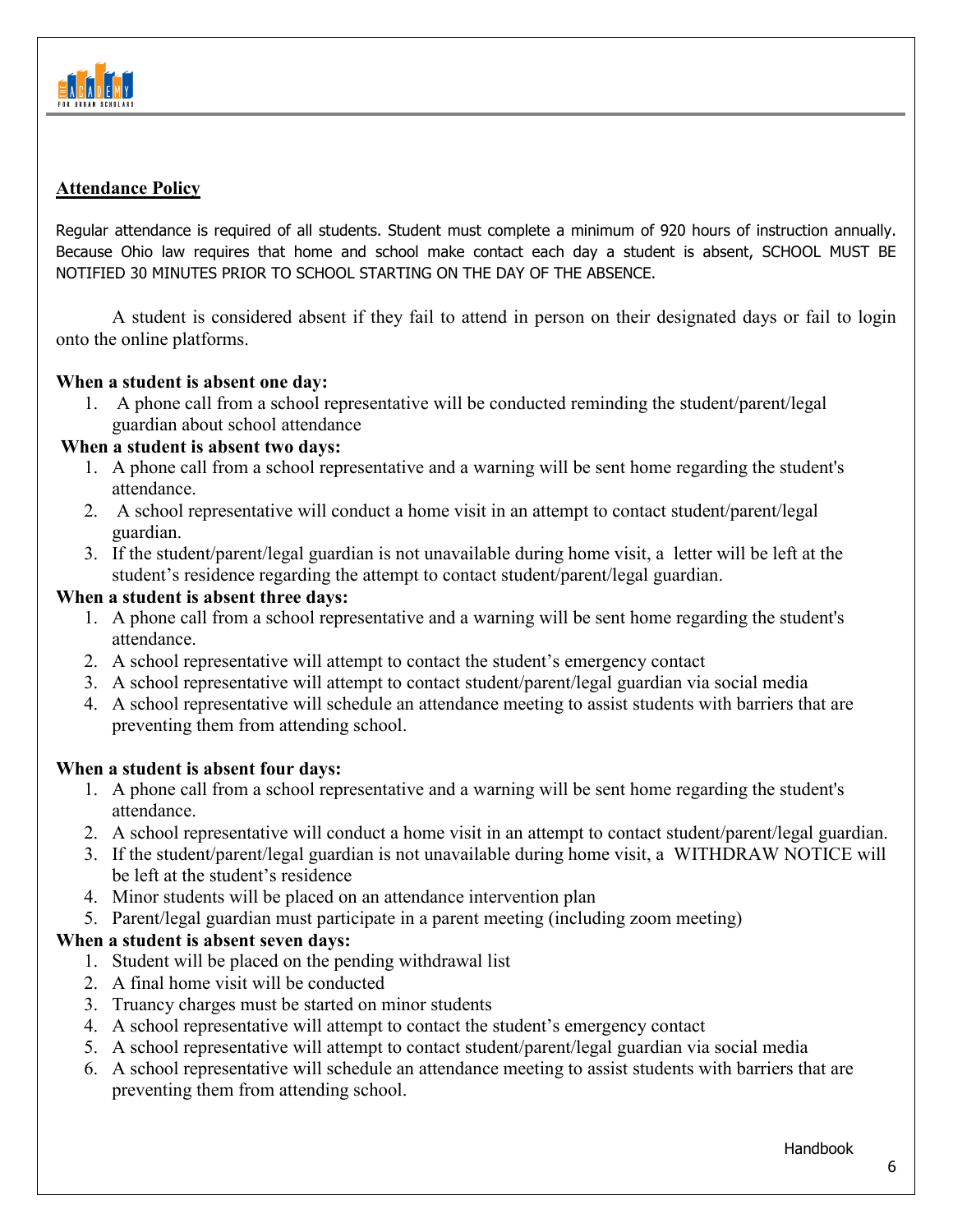

## **After 14 consecutive days of being absent from school and no contact student will be withdrawn from school.**

## **Withdrawal**

A student who fails to participate in seventy two (72) consecutive hours of learning opportunities offered, unless the student's absence is excused will be automatically withdrawn . Otherwise, a Student/Parent/Legal Guardian may withdraw a student voluntarily by signing a Voluntary Withdrawal form. Student's withdrawal status will be reported to all legal entities as applicable.

#### Excused absences

Students are required to report absences when they are unable to attend school. Absences should be reported by contacting the attendance office. School must be notified 30 minutes prior to school start on the day of the absence. Copies of doctor's excuses or other reasonable excuses can be mailed, or sent via fax to school office. Absences will then be judged as excused or unexcused by administration. A written statement of the cause for absence from the student/parent/legal guardian must be submitted to the school within five school days or the absence will be considered unexcused.

Absences due to the following will be excused:

- Personal physical illness
- Personal mental illness
- $-$  Illness of child
- Serious illness or Death in the family
- Illness in the family necessitating the student's presence
- Observance of religious holidays
- Quarantine of the home
- Court subpoena
- Recertification with Ohio Department of Job and Family Service
- College Visitation
- Medical or Dental appointment

 An emergency or circumstances that in judgment of the school constitute a good and sufficient cause of absence. Administrator reserves the right to verify such statements and to investigate the cause of each single absence.

## Make-up work for excused absences

Make up work includes computer and in class assignment. Teachers will assist a student with makeup work for excused absences; however, it is the student's responsibility to initiate make up work with each teacher. Students have the number of days absent to make up their missed work. In the case of tests, quizzes, and labs special arrangements will be made to afford the student enough time to make up work in all of his/her classes. A written plan is required with more than five days of absence.

#### Unexcused absences

Unexcused absences are when student/parent/legal guardian fails to submit a written statement of the cause for absence within five school days of the absence.

#### Make-up work for unexcused absences

Assignments for which a grade was taken for that class or day of unexcused absence may be counted as a zero at the discretion of the teacher. Out-of-school suspension is also an unexcused absence caused by student conduct. However, school may permit students to make up missed work due to out-of-school suspensions per school policy.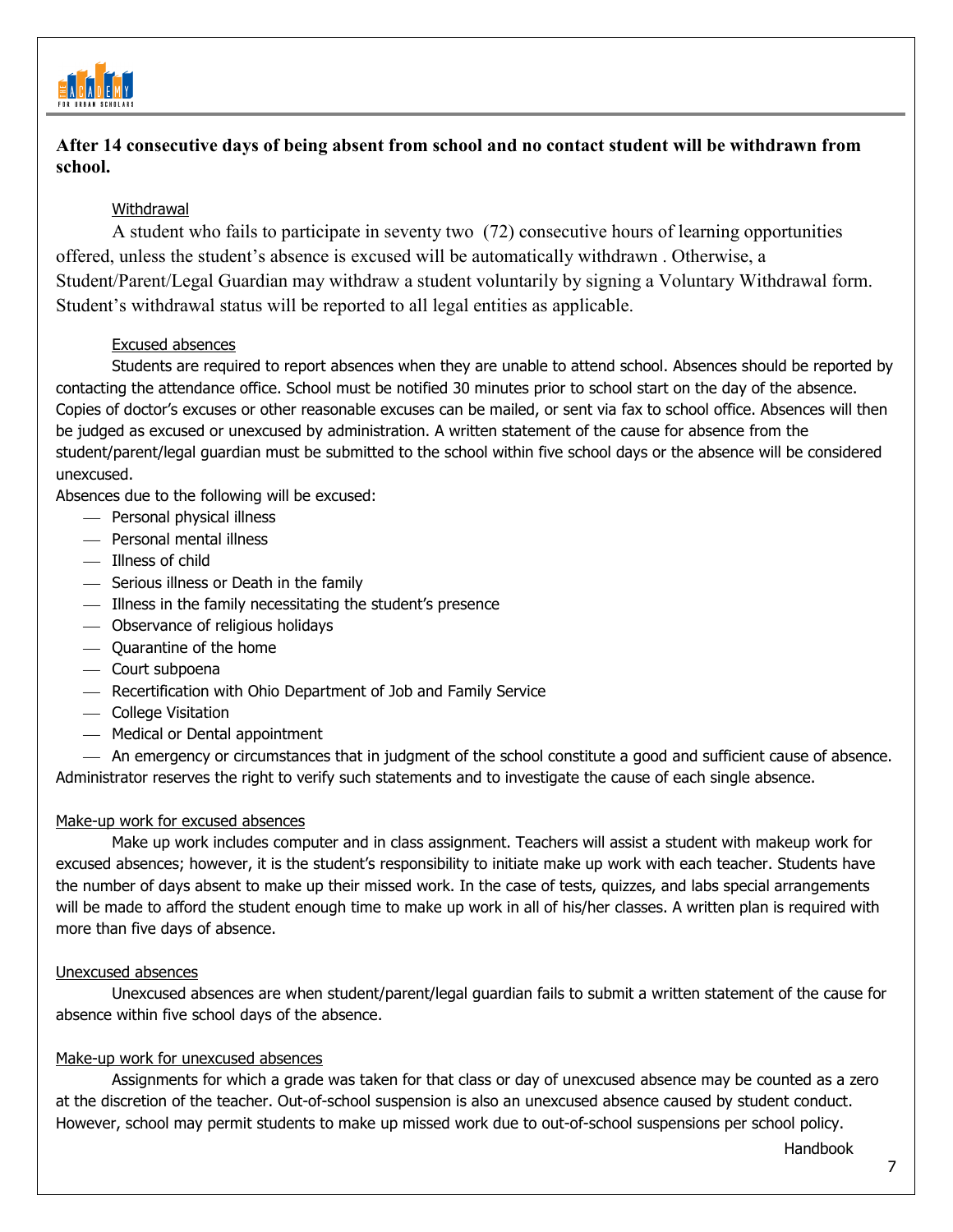

## **Truancy Policy**

The AUS school endeavors to reduce truancy through cooperation with parents, diligence in investing the causes of absence and use of strict guidelines in regard to tardiness and unexcused absence.

A positive school climate requires students to: follow school rules; accept guidance from school staff; respect themselves and others; and be active citizens. The Governing Authority has zero tolerance of violent, disruptive or inappropriate behavior by its students. Student conduct shall be governed by the rules and provisions of the Student Code of Conduct/Student Discipline Code. This policy will be reviewed periodically.

It is the responsibility of students, teachers and administrators to maintain a school environment that:

- Encourages all students to be actively engaged in their learning;
- Has consequences that are fair and developmentally appropriate;
- Relies on preventive and supportive interventions to support positive behavior and academic outcomes; and
- Fairly enforces the Student Code of Conduct/Student Discipline Code.

All students and families are provided a copy of the Student Code of Conduct/Student Discipline Policy, which contains the rules and regulations that each student is expected to adhere to while in school or participating in any school-related activity, regardless of its location. The school has developmentally and age-appropriate discipline strategies ranging from preventative approaches to supportive interventions to address student misbehavior, including excessive absences. Students who do not follow school rules on school property and/or at school-related events will be disciplined according to the terms set forth in the Governing Authority approved Student Code of Conduct/Student Discipline Policy. The Student Code of Conduct/Student Discipline Policy provides students and families with examples of the types of behaviors that would subject a student to disciplinary action ranging from suspension or expulsion to other less severe forms. Suspension and expulsion will only be used once other options have been exhausted, unless the student's behavior poses a threat to the safety of him/herself or others

A student may be subject to school disciplinary action, including suspension or expulsion for harassment, vandalism, physical abuse or other harmful or disruptive behavior toward school personnel or school personnel's property during non-school hours.

If a student's suspension is longer than the school year, the student will not be required to complete the suspension at the beginning of the next school year. However, the student may be required to complete community service or an alternative strategy for engagement, per the School Director, to be completed during the summer.

Students may be subject to discipline for violation of the Student Code of Conduct/Student Discipline Policy even if that conduct occurs on property not owned or controlled by the Governing Authority but that is connected to activities or incidents that have occurred on property owned or controlled by the Governing Authority, or conduct that, regardless of where it occurs, is directed at a Governing Authority official or employee or the property of such official or employee.

Regular school attendance is an important ingredient in students' academic success. Excessive absences interfere with students' progress in mastering knowledge and skills necessary to graduate from high school prepared for higher education and the workforce. To support academic success for all students, the school will partner with students and their families to identify and reduce barriers to regular school attendance. The school will utilize a continuum of strategies to reduce student absences including, but not limited to:

- Notifying the parent or guardian of a student's absence;
- Developing and implementing an absence intervention plan on a case-by-case basis, which may include supportive services for students and families;
- Counseling;
- Parent education and parenting programs;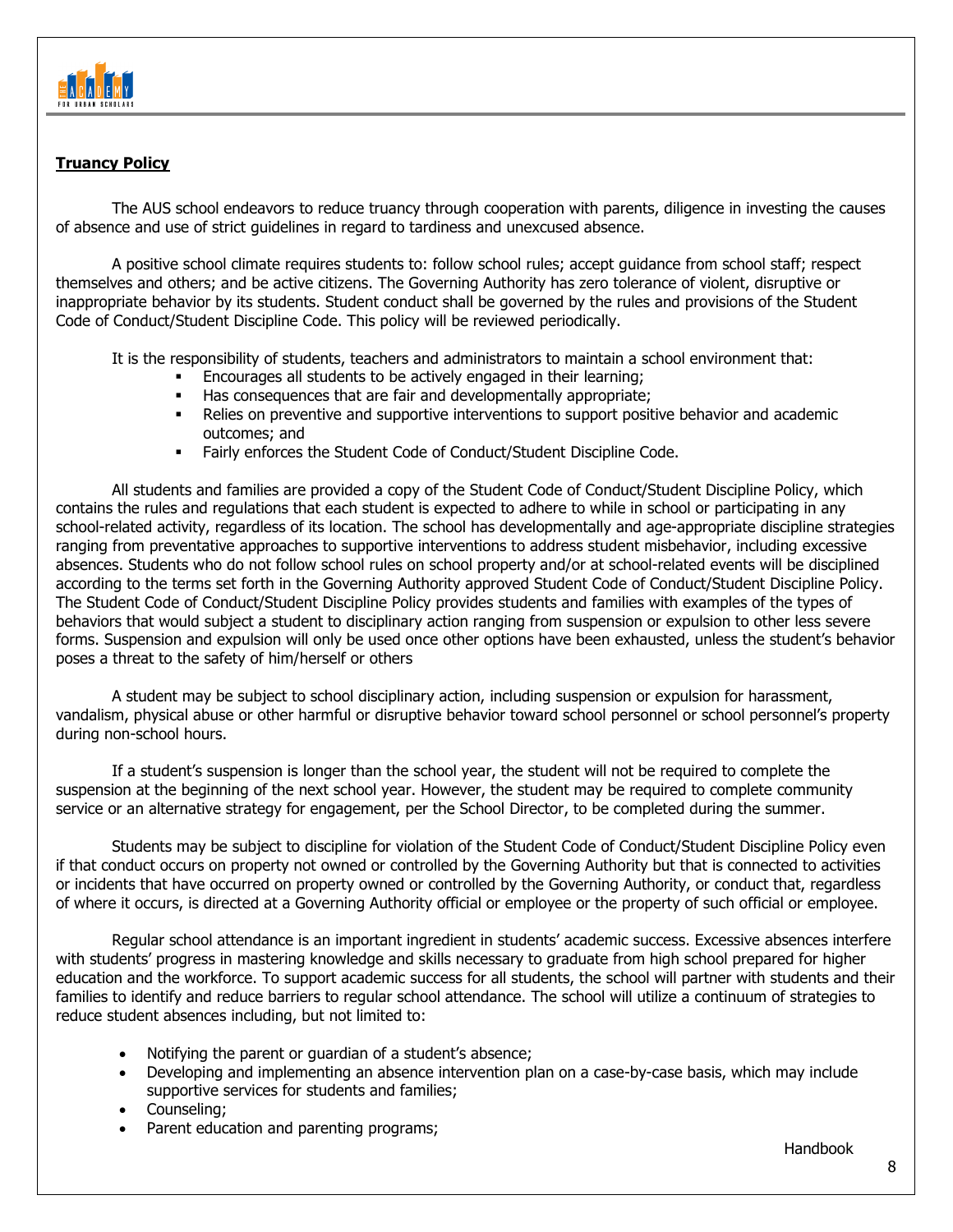

- Mediation;
- Intervention programs available through juvenile authorities; or
- Referral for truancy if applicable.

#### DEFINITION OF TRUANCY AND EXCESSIVE ABSENCES

- a. Absent 30 or more consecutive hours without a legitimate excuse;
- b. Absent 42 or more hours in one school month without a legitimate excuse;
- c. Absent 72 or more hours in one school year without a legitimate excuse.
- 3. Includes 'excessive absences':
- a. Absent 38 or more hours in one school month with or without a legitimate excuse;
- b. Absent 65 or more hours in one school year with or without a legitimate excuse.

Ohio law requires that if a student is absent with or without legitimate excuse from school 38 or more hours in one school month, or 65 or more school hours in a school year, the following will occur. AUS enrollment team will notify the child's parent, guardian, or custodian of the child's absences after the date of the absence that triggered the notice requirement. If a student's absences surpass the threshold for a habitual truant, the School Director will assign the student to a absence intervention team, which will develop an intervention plan for that student. Every effort will be made to include a parent, guardian or custodian as a member of the student's absence intervention team. Notice of the plan developed by the student's absence intervention team will be provided to the student's parent, guardian or custodian. At no time, however, will students be expelled or suspended out of school due to excessive absences or truancy.

Legal refs: ORC 3313.20 (Rules - locker search policy - professional meetings) ORC 3313.534 (Policy of zero tolerance for violent, disruptive or inappropriate behavior) ORC 3313.66 (Suspension, expulsion or permanent exclusion-removal from curricular or extracurricular activities) ORC 3313.661 (Policy regarding suspension, expulsion, removal, and permanent exclusion) ORC 3313.662 (Adjudication order permanently excluding pupil from public schools) ORC 3321.191 (Adoption of policy regarding student absences; intervention strategies)

Ohio: R.C. 3314.06; R.C. 3313.98; R.C. 3314.03(A)(11)(32) and (33).

## **Address Verification**

For purposes of reporting which school districts the enrolled students are entitled to attend, the School shall require each enrolled student to submit one of the following documents to verify their home address:

- a deed, mortgage, lease, current home owner's or renter's insurance declaration page, or current real property tax bill;
- a utility bill or receipt of utility installation issued within ninety days of enrollment;
- a paycheck or paystub issued to the parent or student within ninety days of the date of enrollment that includes the address of the parent's or student's primary residence;
- the most current available bank statement issued to the parent or student that includes the address of the parent's or student's primary residence; or
- any other official document issued to the parent or student that includes the address of the parent's or student's primary residence.

On a monthly basis, the School shall randomly review student residency records of students enrolled in the School. A residence verification card will be mailed to the students address on file. If the mail is not returned the residence/address has been verified. If the mail is returned the student/parent guardian must provide new proof of residency valid within 30 days from the return mail.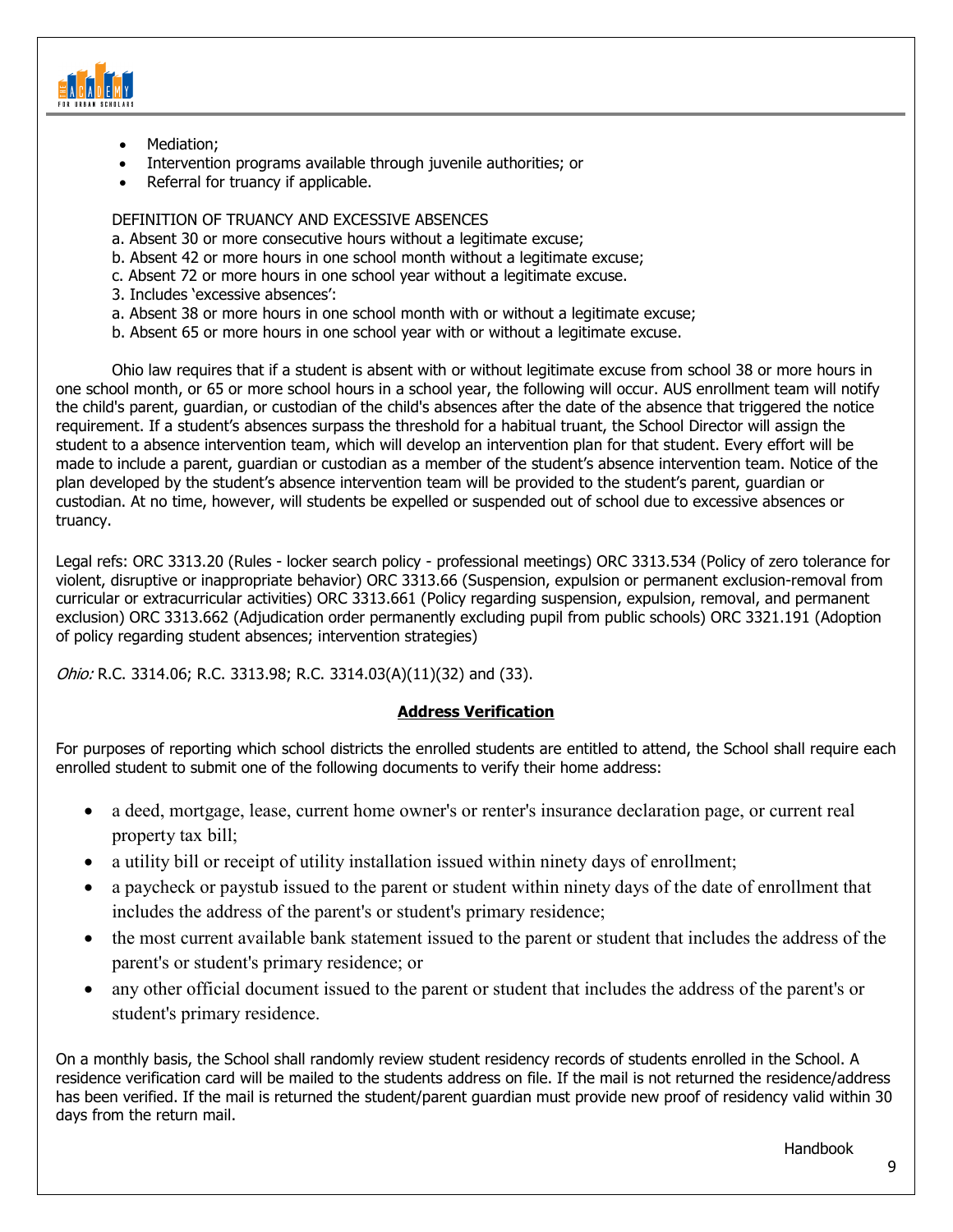

A Student's district of residence shall be verified upon initial enrollment, and thereafter on an annual basis.

For purposes of making the determinations required under this Policy, the district in which a parent or student resides is the location the parent or student has established as the primary residence and where substantial family activity takes place.

If a district's determination differs from the School's determination, then the School shall provide the district with documentation of the student's residency and shall make a good faith effort to accurately identify the correct residence of the student.

This Policy supersedes any contrary or additional requirements imposed by the respective public-school district of residence.

Ohio: R.C. 3314.11; 3314.03(A)(11)(32) and (33). Cross Reference: Policy 3515, Required Documents upon Admission.

## **Racial balance assessment**

The Governing Authority will review the demographic bi-annual report for the currently enrolled students. The report will be generated from EMIS and other local school schools. Date will be reviewed by the board committee. The school administrator will provide the board with the demographics from the local school.

Below are the local resources we will focus on to reach out to the "underrepresented" population at the school. We will distribute fliers, attend community meetings and host open houses for this target audience.

- Local Newspaper, ie: Latino
- Community Centers
- Neighborhood Grocery Stores
- Annual festivals
- Incentive plans for current students
- Social Media

## **CARE OF SCHOOL PROPERTY**

All stakeholders are responsible for the proper care of school property, supplies and equipment. Strict consequences will be imposed for the loss, damage or destruction of school equipment, apparatus, musical instruments, library materials, textbooks, as well as for damage to school buildings and/or grounds. AUC reserves the right to withhold a report card or transcript from any student who has not completely paid his/her fines.

## **DRESS AND GROOMING**

AUC requires all of its students to comply with the dress code adopted by the governing authority.

- **No gang color in any clothing garments, ie: red shirts, blue shirts, black shirts**
- **No white t-shirts**
- **No head wraps/scarves**
- No cleavage
- **Only collar shirts can be worn (for example, polo button up). Red, blue or black shirts are not permitted**
- No sagging pants...underwear cannot be showing
- **No t-shirts of any color except on dress down days (TBD), no explicit language**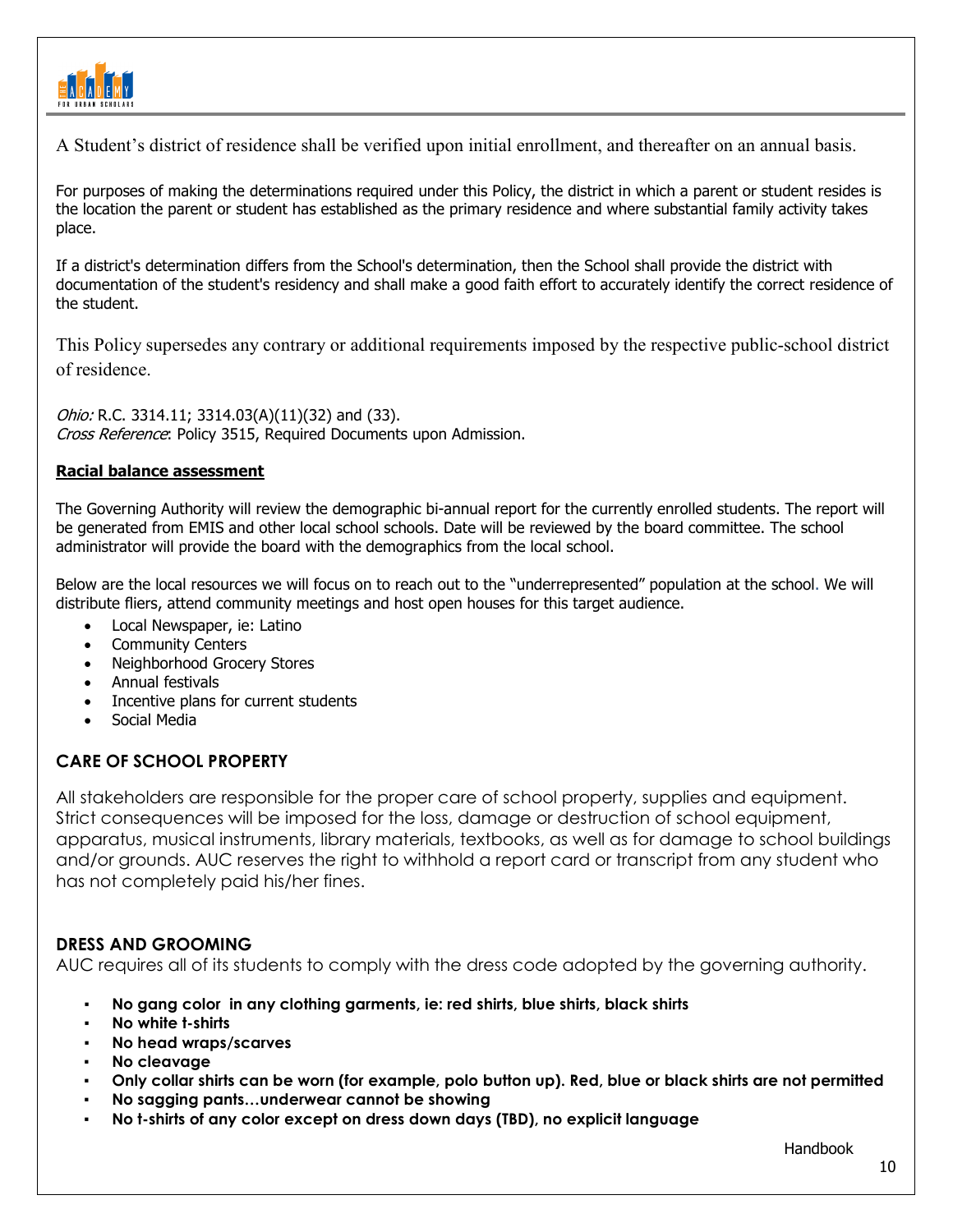

- No collar shirts in red, black or blue color
- **No ball caps**
- **No book bags will be allowed**
- **Coats are not permitted in classroom**
- **No pajama pants**
- **No house shoes/slippers**
- **Hair must be neat**

## **EMERGENCY SCHOOL CLOSING**

Information about a school closing (due to weather or an emergency) will be broadcasted on the school's telephone system, radio and local television stations.

## **RELEASING STUDENTS**

If one parent has been awarded custody of a student by the courts, the parent with custody shall provide the school with a copy of the custody order and inform the school in writing of any limitations on the rights of the non-custodial parent. Without court documents, AUC will presume the student may be released into the care of either parent.

No student will be released to anyone who is not authorized by the parent to receive the child. Parents must provide in writing to administration the names of individuals to whom the school is authorized to release their child(ren). The school must have received this written list before it will release the child to anyone other than a recognized parent or guardian. Anyone picking up a student must show proper identification.

## **EDUCATIONAL FIELD TRIPS**

Students may take periodic educational field trips throughout the school year, these trips are via approved licensed and insured transportation vendors and chaperoned by AUC staff. A permission slip must be signed and kept on file for each student.

## **STUDENT OPERATED VEHICLES**

Students may park their vehicles in the parking lot during hours of school operation and other school sponsored events when they are in attendance. AUC is not responsible for any loss or damage to student vehicles parked on AUC premises or the contents therein.

## **SELLING ITEMS**

Students are prohibited from selling any items on school property, including the school bus, without expressed written permission from administration.

## **COMMUNICABLE DISEASE**

School procedure for most communicable disease and many nuisance diseases and infestations such as pinkeye, ringworm, scabies, rashes, unknown skin eruptions etc. is as follows: A student is excluded from school until all symptoms disappear or a written release from the doctor is submitted. The chart below should help determine how long a student with some common childhood diseases should be kept out of school:

- 1. Chicken Pox-7 days or longer, or until all lesions are dry (whichever is longer)
- 2. Measles (Rubeola)- 7 days after appearance of rash
- 3. Mumps- Until swelling is gone (about 7 days)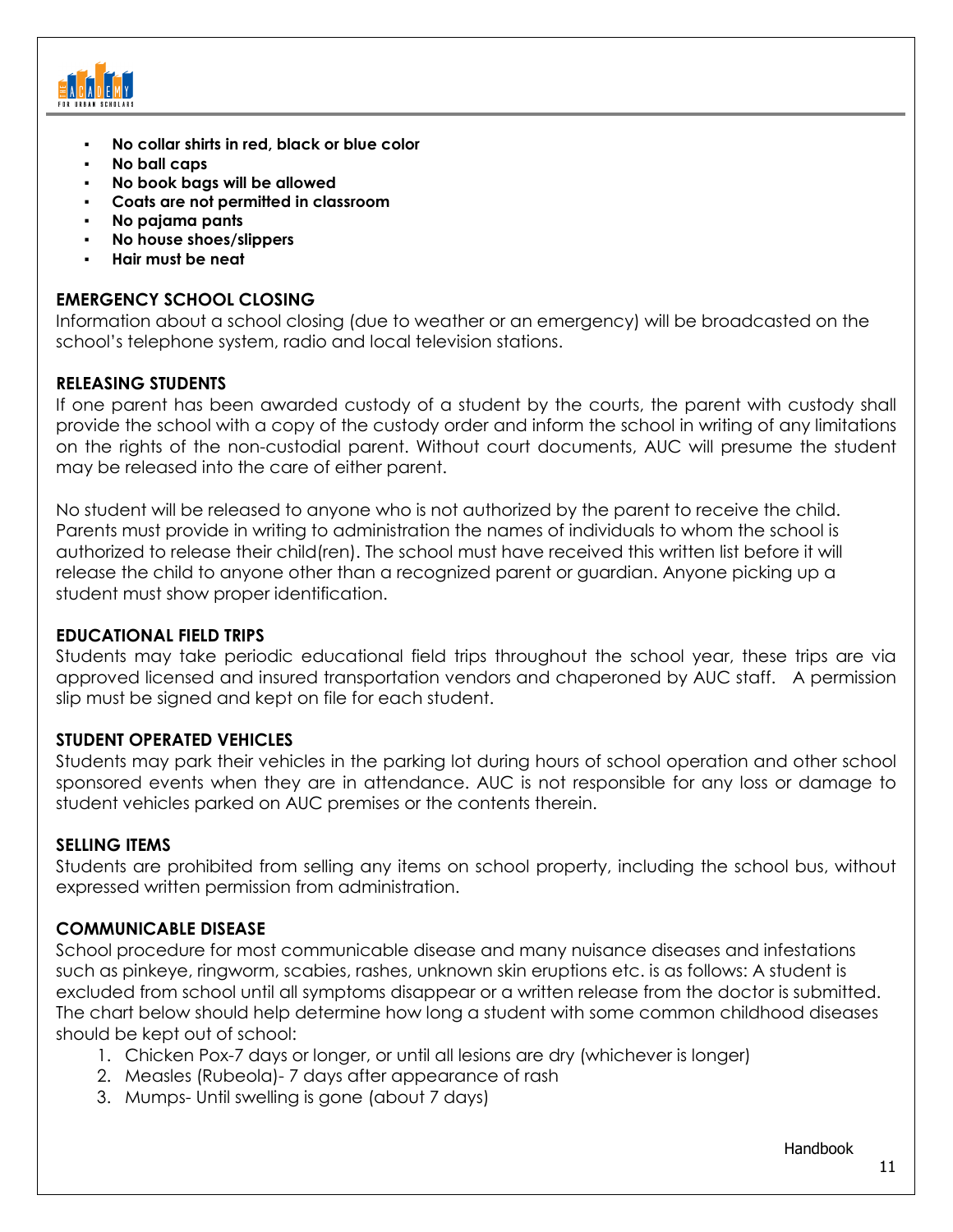

COVID 19:

- 1. All staff and students must wear facial coverings (masks) in any indoor location, outdoors on school property when at least six feet distance between individuals cannot be maintained, and while riding in a school bus or van.
- 2. If you are experiencing any COVID signs you are required to stay home
- 3. You must complete a COVID test within 24 hours of symptoms
- 4. Within 24 hours after receiving notification that a student, teacher, staff member, or coach has tested positive or been diagnosed with COVID-19, the School will notify parents/guardians of the existence of that case in writing, providing as much information as possible without releasing protected health information.
- 5. Written notification of a positive test or case shall be sent to parents/guardians of all students who share a classroom space or have participated in a school activity during the OCVID-19 infections period of the student, teacher, staff member, or coach

## **Universal Exemptions. The following exemptions will be applied to all students without request:**

1. The student is actively participating in physical education or recess, and at least six feet distance can be maintained between individuals; or is participating in an activity that is permitted by a separate ODH order (e.g., interscholastic athletics).

2. The student is seated and actively consuming food or beverage.

3. Students and staff can maintain at least six feet of distance from each other and the removal of facial coverings is necessary for instructional purposes.

4. Students and staff can maintain at least six feet distance from each other and a mask break is deemed necessary by the educator supervising the students.

5. The student is alone in an enclosed space.

## **PREGNANT STUDENTS**

No student who is enrolled in AUC shall be denied an educational program solely because of pregnancy, childbirth, pregnancy-related disabilities, or actual potential parenthood.

AUC reserves the right to require as a prerequisite for participation in either a curricular or extracurricular activity a physician's written statement that such activity is not injurious to her health nor jeopardizes her pregnancy.

# **STUDENT CODE OF CONDUCT**

# **STATEMENT OF GENERAL POLICY**

At AUS, we believe it is important to live and practice the values, positive character traits and behaviors that we teach every day. To this end, we have formulated specific rules, regulations, policies and procedures to provide guidance to

1. Students - to that there will be no ambiguity as to what is expected, and

2. Staff - so that when it is necessary to discipline a student, it will be done fairly and respectfully. *Students/ Parents/Guardians must receive a copy of, and review, the Student Code of Conduct and Disciplinary Policies and Procedures, and acknowledge that they have done so in writing.*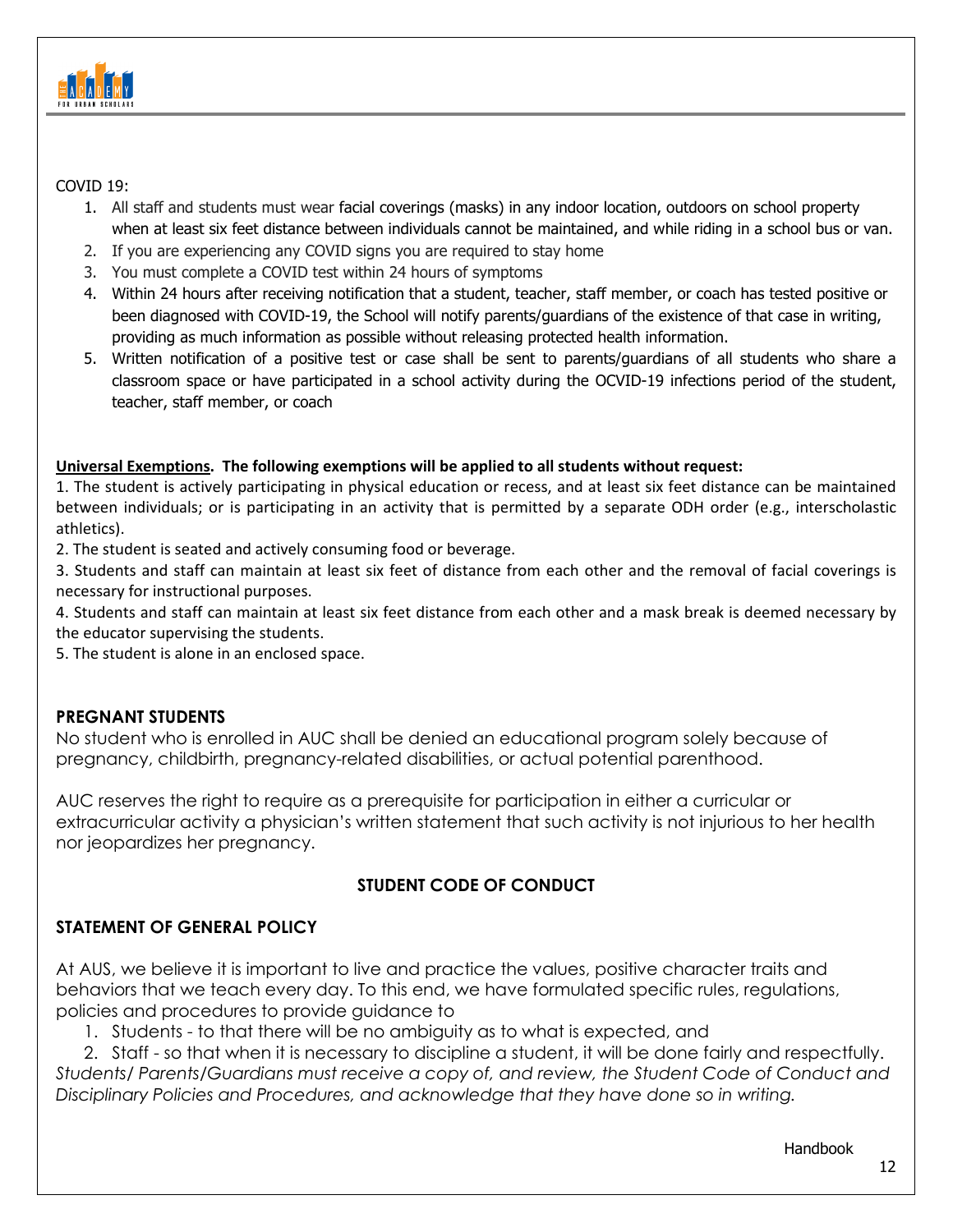

The expectations placed upon all of our students are as follows:

- 1. Students will respect authority and conform to school rules of conduct
- 2. Students will be respectful of one another
- 3. Students will respect the rights and property of others, including teachers, students, and the school
- 4. Nonviolence, peace and concern for one another is the foundation of all school activity
- 5. Each person possesses unique gifts that should be recognized and accepted
- 6. Each student will attend school each day, be on time, and be prepared to learn
- 7. Students will wear the appropriate uniform each day, and will present a neat clean appearance
- 8. Students will exercise self-discipline and self-control in all aspects of school activities

## **ALL STUDENTS ARE EXPECTED TO CONFORM TO THE SCHOOL CODE OF CONDUCT AND ARE SUBJECT TO THE SCHOOL'S DISCIPLINARY PROCESS**

## **Suspension, Expulsion, Exclusion, ORC 3313.66, 3313.661, 3313.662.**

A sound educational program can be carried out with good discipline. The atmosphere at The Academy for Urban Scholars must be such that the teacher can teach and the student can learn. The school and each classroom will be organized and managed to ensure a safe and orderly environment for students and school personnel where effective teaching and learning can occur.

The Academy for Urban Scholars uses progressive discipline and works to keep all students in class and learning. Our primary concern is each individual child. However, it must be known that **students are prohibited from engaging in behaviors endangering the safety of others, infringing upon the rights of others or interfering with the school program and educational process**. Whenever such behavior occurs, appropriate disciplinary actions will be taken.

When disciplinary actions are warranted, The Academy for Urban Scholars Administration will strive to maintain a constructive approach that focuses on positive changes in behavior and minimizes any interruption of the education process.

Any student conduct that would constitute criminal conduct under the Ohio Revised Code is also a violation of the Code of Conduct. The rules also apply to any form of student misconduct directed at a district official or employee or the property of a district official or employee, at any place, at any time.

## **District Zero Tolerance Policy**

Ohio law required the school board of each city, exempted village and local school districts, to adopt not later than July 1, 1998, a policy of "Zero Tolerance" for violent, disruptive and/or inappropriate behavior, including excessive truancy and to establish strategies ranging from prevention to intervention to address the behavior.

## **13.1 STUDENT CODE OF CONDUCT**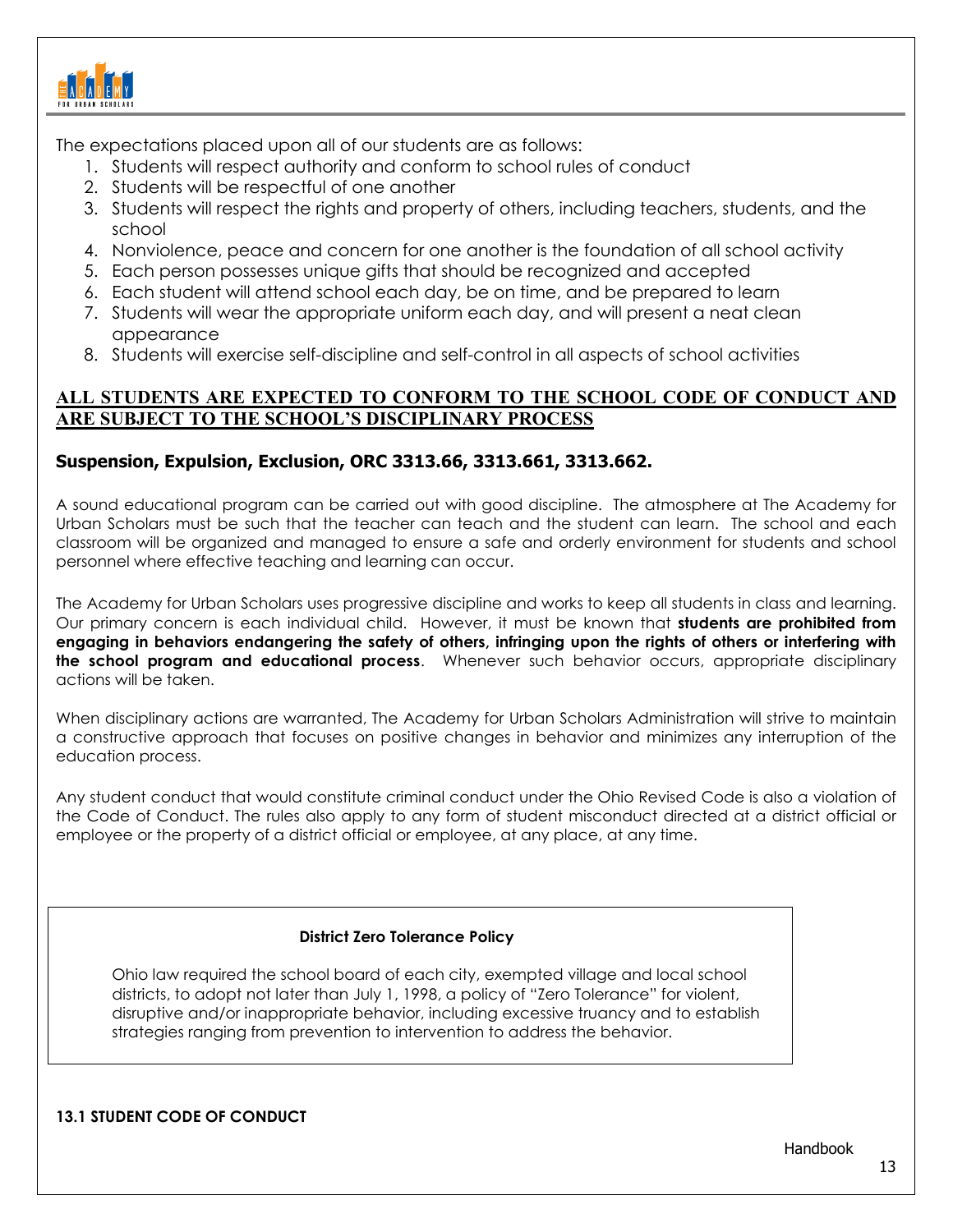

The Academy for Urban Scholars School District, in an effort to promote an improved learning environment, unfettered by disruptive student conduct, has adopted a code of district policies and procedures dealing with student behavior. This comprehensive Code of Student Conduct is developed for the encouragement of knowledge, creativity, tolerance, understanding and protection of all learners. Proper discipline is fundamental to a sound educational environment and is essential for safe and orderly schools. It is intended that this Code of Student Conduct give direction for proper student behavior in the classrooms, halls, and grounds of the school system during school hours and during any extracurricular or school-sponsored event on or off campus. This Code of Student Conduct is to establish behavior standards for students, delineate specific violations of school rules, and outline appropriate responses to student misbehavior. Acts of gross misconduct, flagrant discourtesy, abusive or vile language, acts of violence and/or deliberate insubordination are not to be tolerated and should be referred immediately to the administration or Administration. Procedures for emergency removal, suspension, expulsion, and permanent exclusion are included. The authority of the Ohio Department of Education to regulate matters of student behavior is identified in various portions of the *Revised Code* of the State of Ohio as indicated.

## **Off Campus Conduct**

Conduct that occurs off The Academy for Urban Scholars grounds and/or at non-school related activities may be the subject of discipline by the school administrator if the conduct has a relation to the school and has a direct effect on the general welfare of the school

#### **13.2 STUDENT DISCIPLINARY PROCEDURES**

#### **13.2(A) Disciplinary Write-Ups**

Where applicable, before the teacher completes a The Academy for Urban Scholars Disciplinary Form on a student, they will have given that student three chances to comply with school policy. When a students chooses not to comply with school policy, a teacher will submit a The Academy for Urban Scholars Disciplinary Form to the office of the School Director outlining the time, date, and infractions of the offending student. It is the responsibility of the School Director or their designee to investigate all disciplinary matters and to assess demerits if found necessary.

## **13.3 DISCIPLINARY DEMERIT (POINT) SYSTEM)**

In conjunction with The Academy for Urban Scholars School District Code of Conduct, The Academy for Urban Scholars Disciplinary Demerit System is primarily a demerit system categorized by five (5) types of code of conduct violations. **Types I-IV Violations are assessed a predetermined amount of demerits. Type V Violations** are not assessed demerits and will be addressed later in this section.

#### **13.3(A) Point Deduction**

Students begin each year with 100 points. Demerits subtract from this 100 point total, with various interventions at certain point levels. A discipline report outlining the number of demerits a student has received shall be provided at the time of every nine week report card to parent(s)/legal guardian(s).

#### **13.3(B) Point Recovery**

The Academy for Urban Scholars School District's Code of Conduct also allows for students to earn back points through various ways (community service, exemplary acts of integrity, assigned research projects, etc.) All students who wish to earn back points must set up an appointment with their parents and the building administrator to discuss the details of the project and how many points will be awarded for its completion. A student may earn back no more than twenty (20) points during the school year. The building administrator has the right to refuse points being awarded back to any student when their judgment deems necessary.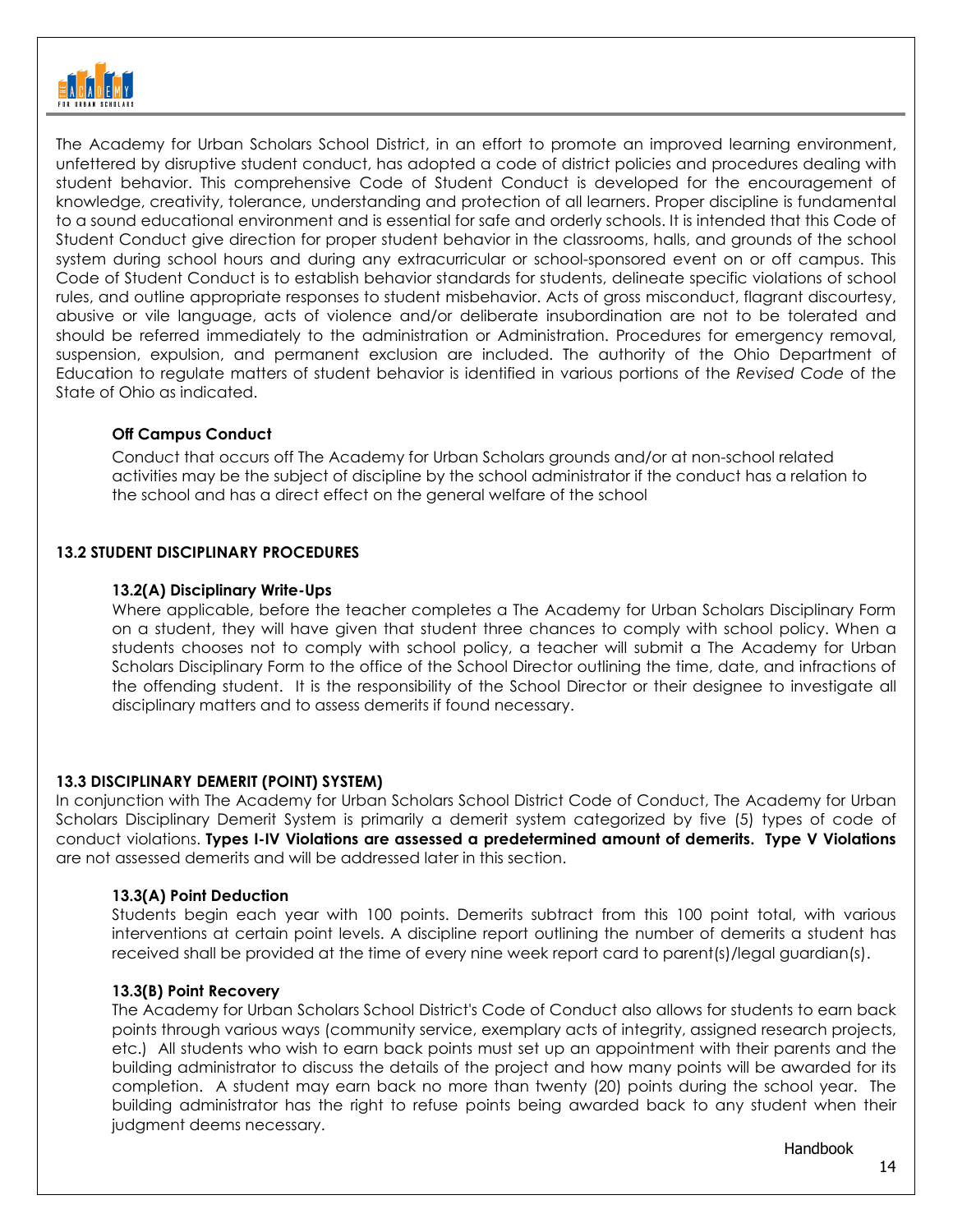

#### **13.4 VIOLATIONS OF THE CODE OF CONDUCT**

Student code of conduct violations are categorized by types. **Type I Violations** are considered to be the least serious with **Type V Violations** being the most serious. **Type V Violations** will be discussed later in this section.

#### 13.4(A) **Type I Violations**

Type I Violations are assigned two (2) demerits. All violations, demerits, and consequences will be assessed to the student by the School Director.

• **Classroom/School Disruption—** A student shall not disrupt or obstruct the educational process during any curricular or extra curricular activity. Be aware that the school administration shall be authorized to assign disciplinary action to any student who causes or participates in any disturbance or any disruption of any school class, program or activity. The school administrator, concerned and other school personnel shall make every effort to

protect the personal safety of students and adults and the safety of The Academy for Urban Scholars property during any period of student unrest when the orderly operation of the school is disrupted. The school administrator shall make every effort to return the school to an order operation as soon as possible after disruption occurs.

- **Littering—** A student shall not litter any interior or exterior area owned by or under the control of The Academy for Urban Scholars School District.
- **Loitering—** A student shall not loiter in restrooms, hallways or other areas of the building, nor participate in an activity for which the area was not designated or intended.
- **Tardiness to class—** Tardiness is disruptive to the educational process. After the bell has rung a student is considered tardy to class. Fifteen minutes after the bell has rang it moves into the definition of skipping. Excessive tardiness can have an adverse effect on student achievement.
- **Unprepared for class—** A student does not have the necessary writing utensil, text, notebook, homework, and any other items that are required for that class.
- **Running in the hallway--** A student must not run in the hallway and always walk to the right. This ensures safety for all students and staff.
- **Food or Beverage consumption outside of Cafeteria without permission--** No student is to consume food outside of the school Cafeteria without the permission of their teacher or school administrator.
- **Chewing gum**-- The Academy for Urban Scholars School District does not allow chewing gum during school hours. Exceptions may be made at various times by the building administrator.
- **Leaving Cafeteria without permission--** A student must have a pass from a teacher or administrator when leaving the Cafeteria during breakfast or lunch periods.
- **Locker Disorganization--** Students shall keep their lockers organized and free of clutter in accordance with school rules.

## **13.4(B) Type II Violations**

Type II Violations are assigned five (5) demerits. All violations, demerits, and consequences will be assessed to the student by the School Director.

**Falsification--** Lying or giving false information in any manner to school staff.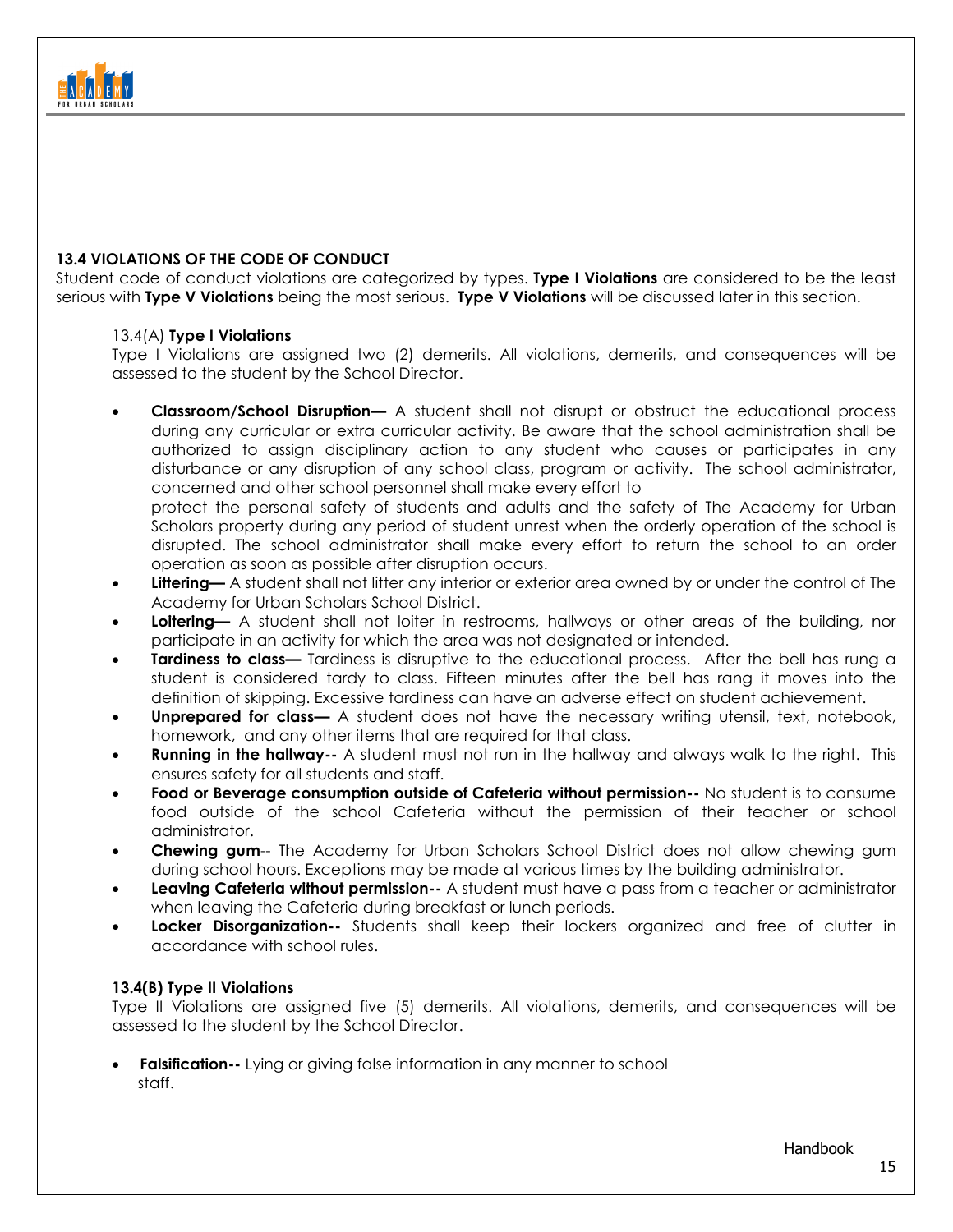

- **Publication, display and or distribution of unauthorized materials—** A student may not distribute any materials (publications, ads, food, etc.) to The Academy for Urban Scholars staff, students, or display (hang up on walls) without the express permission of the school administrator.
	- **Failure to identify one's self to school personnel--** A student must give all basic information to staff when requested. This includes, but is not limited to their name, address, parent's contact information, grade, and proper bus route.
	- **Public Display of Affection—** Students shall refrain from any excessive display of affection such as kissing, suggestive touching or sustained hugging while on school grounds.
- **Profanity—** A student must not use inappropriate, profane, vulgar language, and or gestures.
- **Use of laser pointer-** Laser pointers are banned from school buildings, school vehicles and on school property with the exception of usage by an adult or someone supervised by an adult for educational purposes only.
- **Cell phone or other electronic devices**-- A student may not use any electronic device, including cell phones, during school hours without the express permission of a staff member, teacher, or School Director. The safety and security of cellular phones, cameras, beepers and all other electronic communication devices are the sole responsibility of the student. The Academy for Urban Scholars will not be held liable for lost or stolen items. If a student is caught using these items, disciplinary points will be assigned and the device may be confiscated. If confiscated the School Director will determine the time and conditions of its return.

#### *Parent(s)/legal guardian(s) or students wishing to contact each other during school hours must do so by using the school office.*

#### **13.4(C) Type III Violations**

Type III Violations are assigned ten (10) demerits. All violations, demerits, and consequences will be assessed to the student by the building administrator.

- **Fraudulent Behavior—** A student shall not cheat, lie, mislead, forge, misrepresent, plagiarize, or engage in any other deceitful act while under the jurisdiction of the school, while fulfilling responsibilities associated with being a student, or while representing the school in any capacity. This includes district computer use policies and procedures. Presenting someone else's work as one's own in order to obtain a grade or credit is considered cheating. This includes, but is not limited to, copying other's assignments, quiz or test answers, and plagiarism/internet plagiarism. Students who violate this policy will receive zero credit for assignments or work involved, will accrue disciplinary points and may be subject to further disciplinary consequences by an administrator.
- **Inappropriate use of the District Technology/Internet—** The use of the telecommunication network for illegal, inappropriate, or unethical purposes by students is prohibited. Students using District Technology/Internet on school grounds are expected to comply with the acceptable use policy and procedure of the district. The use of Technology/Internet must be in support of education and research and consistent with the educational objectives of The Academy for Urban Scholars School District. Use of the network and computer resources must comply with rules appropriate for that network. All computers are to be used in a responsible, efficient, ethical and legal manner. Failure to adhere to this policy and the guidelines below will result in the revocation of the user's access privilege. Unacceptable uses of the computer/network include but are not limited to:
	- 1, Using profanity, obscenity or other language which may be offensive to another user
	- 2. Copying commercial software in violation of copyright law
	- 3. Using the network for financial gain, for commercial activity or for any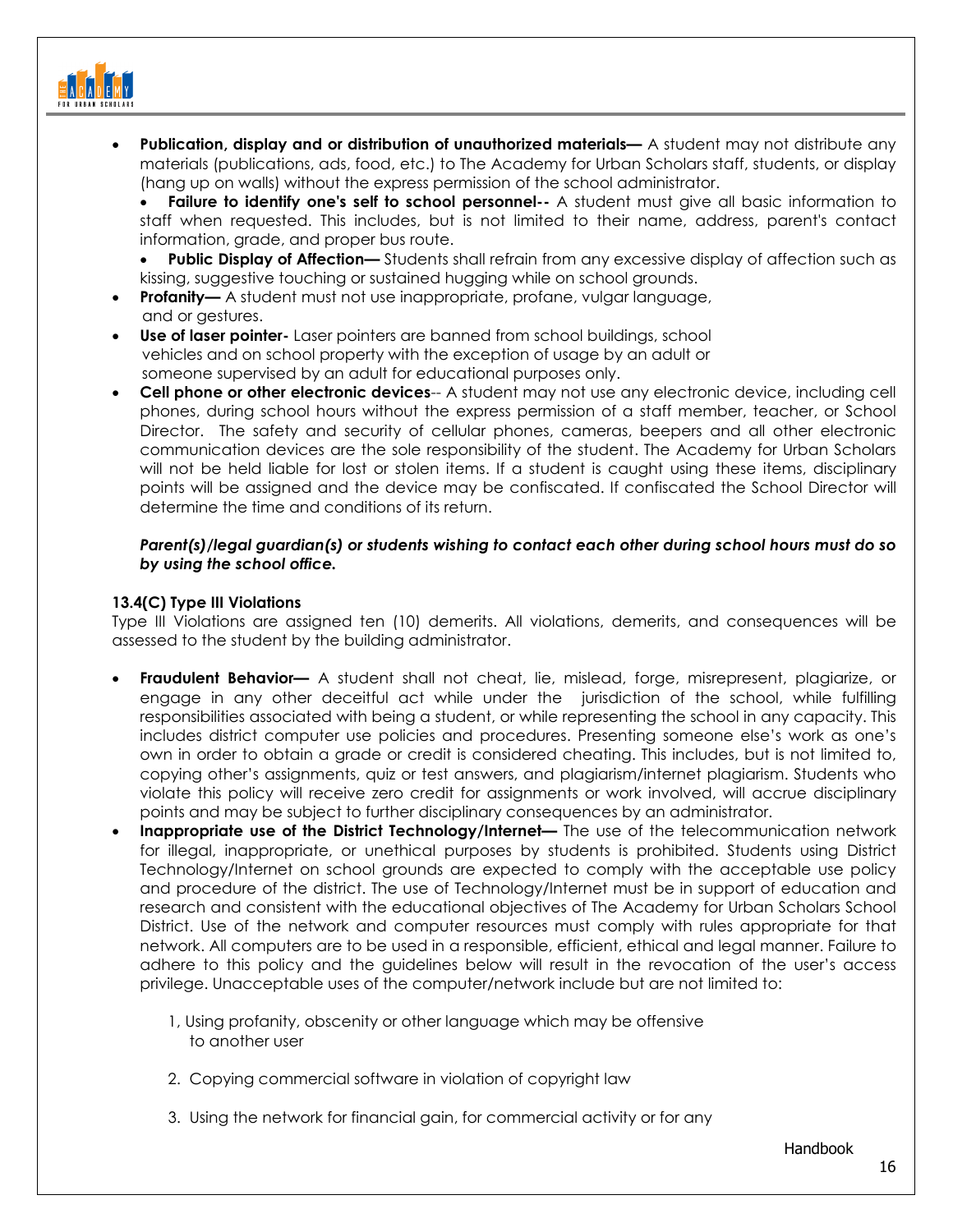

illegal activity

4. Accessing and/or viewing inappropriate material.

On-line services provide connections to other computer systems located all over the world and this school district cannot control the content of the information available on these systems. Some of the information available is controversial and sometimes offensive. The school administration does not condone the use of such materials. Employees, students and parents of students must be aware that the privileges to access on-line services are withdrawn from users who do not respect the rights of others or will not follow the rules and regulations established. A user's agreement is signed to indicate the user's acknowledgment of the risks and regulations for computer/on-line service use.

Students engaging in any of the behaviors described above are subject to severe penalties including:

- 1. Denial of access to computer and network equipment and resources
- 2. Intervention
- 3. Suspension
- 4. Criminal Charges
- 5. Expulsion
- **Insubordination/Disrespect to staff—** A student shall obey all reasonable directions and instructions given by school personnel, and act in a respectful manner toward school personnel during any period of time when the student is under the jurisdiction of the school or in the general community.
- **Horseplay—** A student shall not perform or participate in any act that could result in injury to self or another person, including engaging in rowdy behavior. **Trespassing—** Any student who is found in violation of use of the school building or property after school hours without prior permission by school staff or administration is trespassing. This also applies to students who have been removed from school due to an emergency removal, out-of-school suspension, expulsion, or permanent exclusion from school activities. The Academy for Urban Scholars reserves the right to have anyone found trespassing on its property removed from the school primacies by proper school authority or law enforcement officers.
- **Fake fighting–** No student shall participate in horseplay, play fighting or rough housing with other students.
- **Damage/Vandalism to Property/Misuse of School Resources/Facilities —** A student shall not cause or attempt to cause damage to school property, public property, or the personal property of others at any school activity on or off school grounds. Any financial damages as the result of vandalism or misuse of property shall be the responsibility of the student and their parent(s)/legal guardian(s). In circumstances where a student is deemed to be responsible, either in whole or in part, for damage or defacement of school property or the personal property of others, repair or replacement costs will be the responsibility of the student and parent. All resources and facilities of The Academy for Urban Scholars shall be used solely for legitimate and authorized academic, instructional, research or administrative purposes. Any unauthorized or illegitimate use of the resources and/or facilities (e.g. graffiti or destructive acts) shall constitute a violation of school policy and will subject the violation to disciplinary and/or legal action.
- **Leaving class without permission—** A student is not permitted to leave class without permission granted from the teachers or school administration. For grades sixth thru twelfth there are no passes given to students the first 25 minutes of class. It is the student's responsibility to use the restroom and get needed materials from lockers during class change.
- **Food fighting--** No student shall throw or place food on any person or their property while on school grounds.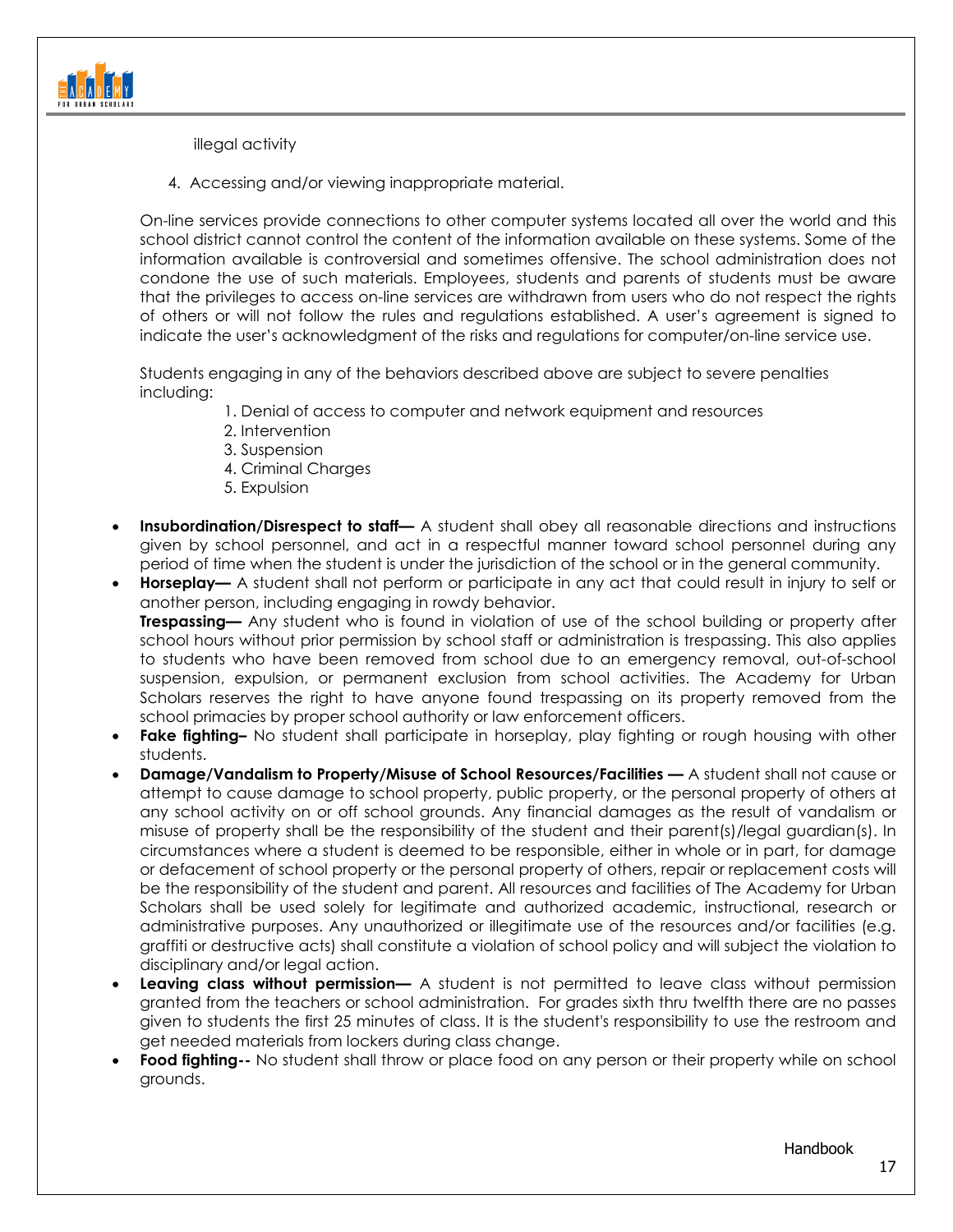

#### **13.4(D) Type IV Violations**

Type IV Violations are assigned fifteen (15) demerits. All violations, demerits, and consequences will be assessed to the student by the building administrator.

- **Skipping class** Fifteen minutes after the bell has rung a student is considered skipping class. Skipping class is a serious violation of school policy, as school administration must account for all student' whereabouts throughout the day. All students must have permission from school staff or administration to not be in class at the appropriate time.
- **Failure to accept school consequences -** Any student who fails to comply with a consequence set forth by school administration for a violation of the Code of Conduct will be assessed fifteen (15) demerits in addition to any demerits assessed for the original violation. The consequence set forth by the administration **must still be served by the student**. In extreme cases where a student fails to comply with discipline consequences, the building administrator reserves the right assess the student a Type V violation which may result in suspension up to permanent expulsion, or forfeit the student's right to attend the Academy for Urban Solutions.

#### **13.4(E) Type V Violations**

Type V violations are extreme cases, which carries a minimum suspension up to permanent expulsion. The suspension or explosion will be based upon student's intentions, severity of actions, and frequency of discipline occurrences.

#### **No student shall receive more than four (4) Type V Violations within a given school year. Any student who receives four (4) Type V Violations will be expelled from The Academy for Urban Scholars School District.**

The following are Type V Violations. Type V Violations are not assessed demerits. Consequences for **Type V Violations** will be assessed to the student by the building administrator on a case by case basis by using the criteria outlined above.

- **Emergency Evacuation Procedures—** A student shall not interfere with any emergency evacuation procedures for fire or tornado drills by failing to comply with drill procedures.
- **Gambling—** A student while on school premises or at a school-sponsored activity, shall not engage in gambling or games of chance. Playing cards, dice, and other items commonly associated with gambling shall neither be brought to or used in school, unless part of an approved educational game or activity. Approved school groups may sponsor fundraising raffles with the permission of the School Director.
- **Misrepresentation of School -** No student shall misrepresent the school by displaying or publicly posting negative language, pictures, videos, etc. of The Academy for Urban Scholars students or staff in the mass media (local newspaper, flyers, internet, etc) under the title "FCI", "The Academy for Urban Solutions" and or "The Academy for Urban Scholars School District.
- **Gangs/Gang Activity** A student while attending The Academy for Urban Scholars shall not organize, join or belong to a gang or other secret society that promotes violence or illegal activities. Gang activity in any form is not tolerated at the Academy for Urban Solutions. Communication will be maintained with the police, court and school officials on all gang activity within The Academy for Urban Scholars School District. Involvement and jurisdiction of school authorities in gang-related incidents will be determined in cooperation with the police and legal authorities. These officials will consider the nature of the incident on others.
- **Assault, Fighting, or Hitting—** A student under the jurisdiction of the school shall not cause or threaten physical injury nor behave in such a way which could cause physical injury to another student or staff member.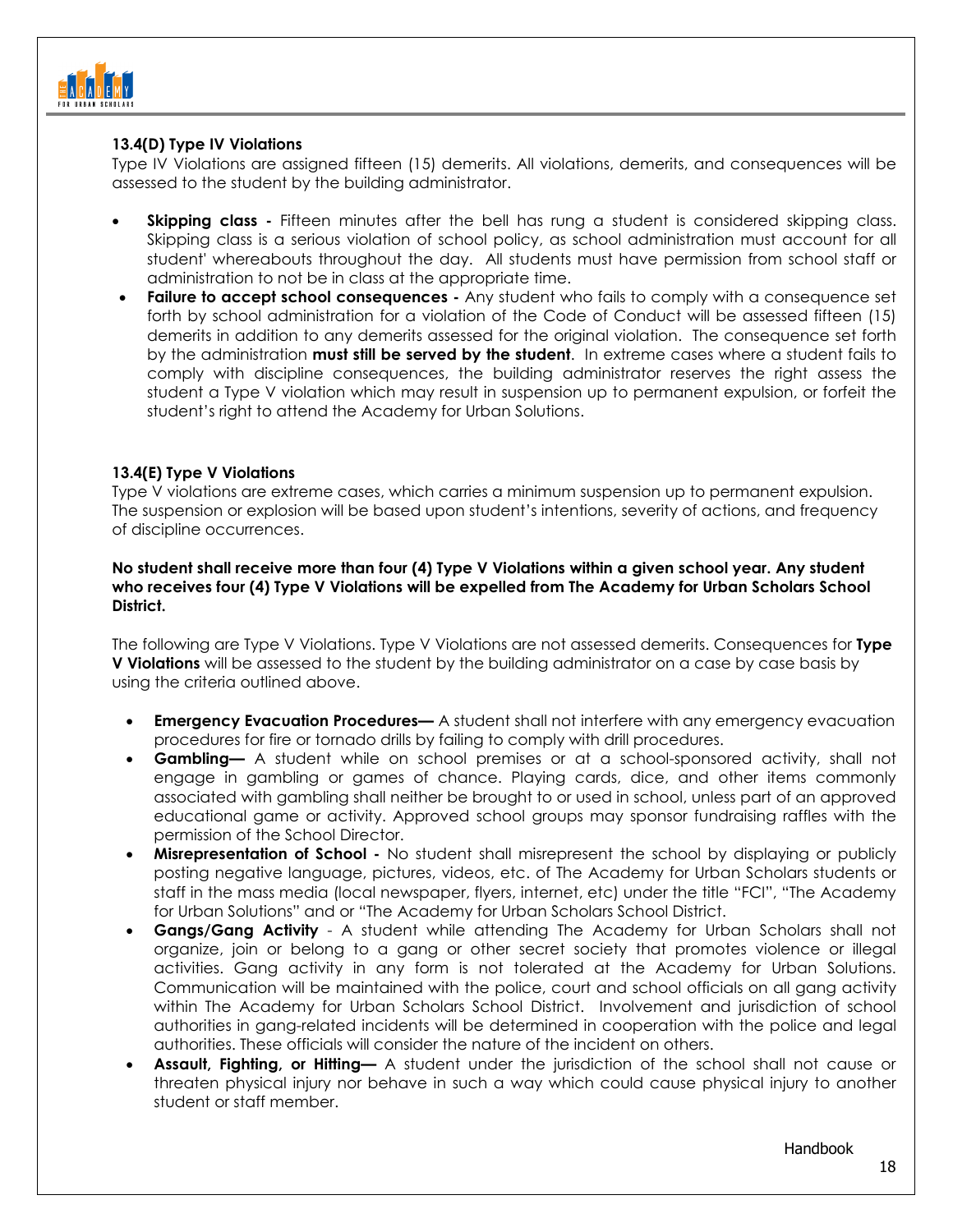

#### **13.5 (F) ZERO-TOLERANCE WEAPONS POLICY**

Please refer to the Gun Free School Act of 1994 for further details.

**Dangerous Weapons and Instruments—** A student, while under the jurisdiction of the school, shall not possess, handle, transmit, or conceal any object which might be considered a dangerous weapon or instrument of violence. Possession shall be defined, but not be limited to the following: objects carried or concealed on one's person; objects contained in one's locker or any other setting selected to conceal such item(s) or material(s); and objects contained in a vehicle owned or driven by such person. Unless otherwise authorized by law, pursuant to Ohio Revised Code section 2923.122, no person shall knowingly possess, have under the person's control, convey, or attempt to convey a deadly weapon or dangerous ordnance into a school safety zone. The Academy for Urban Scholars is committed to providing the students of the school with an educational environment which is free of the dangers of firearms, knives, chemical devices and other dangerous weapons (including "look alike" weapons).

The definition of a firearm shall include: any weapon (including a starter gun) which will or is designed to or may readily be converted to expel a projectile by the action of an explosive; the frame or receiver of any such weapon; any firearm muffler or firearm silencer; or any destructive device, which includes any explosive, incendiary or poisonous gas, bomb, grenade, rocket having a propellant charge of more than four ounces, missile having an explosive or incendiary charge of more than one-quarter ounce, mine or device similar to any of the devices described above.

Students are prohibited from bringing a firearm on school property, in a school vehicle or to any school-sponsored activity. If a student brings a firearm on school property, in a school vehicle or to any school sponsored activity, the school administrator shall **expel this student from school for a period of one calendar year and notify the appropriate criminal justice or juvenile delinquency authorities**. Any such expulsion shall extend, as necessary, into the school year following the school year in which the incident occurred. The school administrator may reduce the one-year expulsion on a case-by-case basis. Matters which might lead to a reduction of the expulsion period include: an incident involving a disabled student and the incident is a manifestation of the disability; the age of the student and its relevance to the punishment; the prior disciplinary history of the student; and/or the intent of the perpetrator.

Students are also prohibited from bringing knives on school property, in a school vehicle or to any school sponsored activity. The definition of a knife includes, but is not limited to: *a cutting instrument having a sharp blade*. If a student brings a knife on school property, in a school vehicle or to any school sponsored activity, the Administration shall expel the student from school, subject to the same conditions stated above.

*Staff must emphasis to their student the seriousness of having possession of a firearm or knife or making a bomb threat on school grounds, other property or at an activity under its jurisdiction.*

• **Drug Possession: including marijuana, narcotics, alcoholic beverages, and illegal/non-prescription drugs—** A student while under the jurisdiction of the school, shall not possess, use, transmit, conceal, or show any sign of consumption of any alcoholic beverage, illicit drug, inhalant, illegally obtained prescription medication, counterfeit or look-alike drug, or drug paraphernalia. Possession shall be defined, but not be limited to, the following: objects carried or concealed on one's person; objects contained in one's locker or any other setting selected to conceal item(s) or material(s); and objects contained in a vehicle owned or driven by such person. The use and/or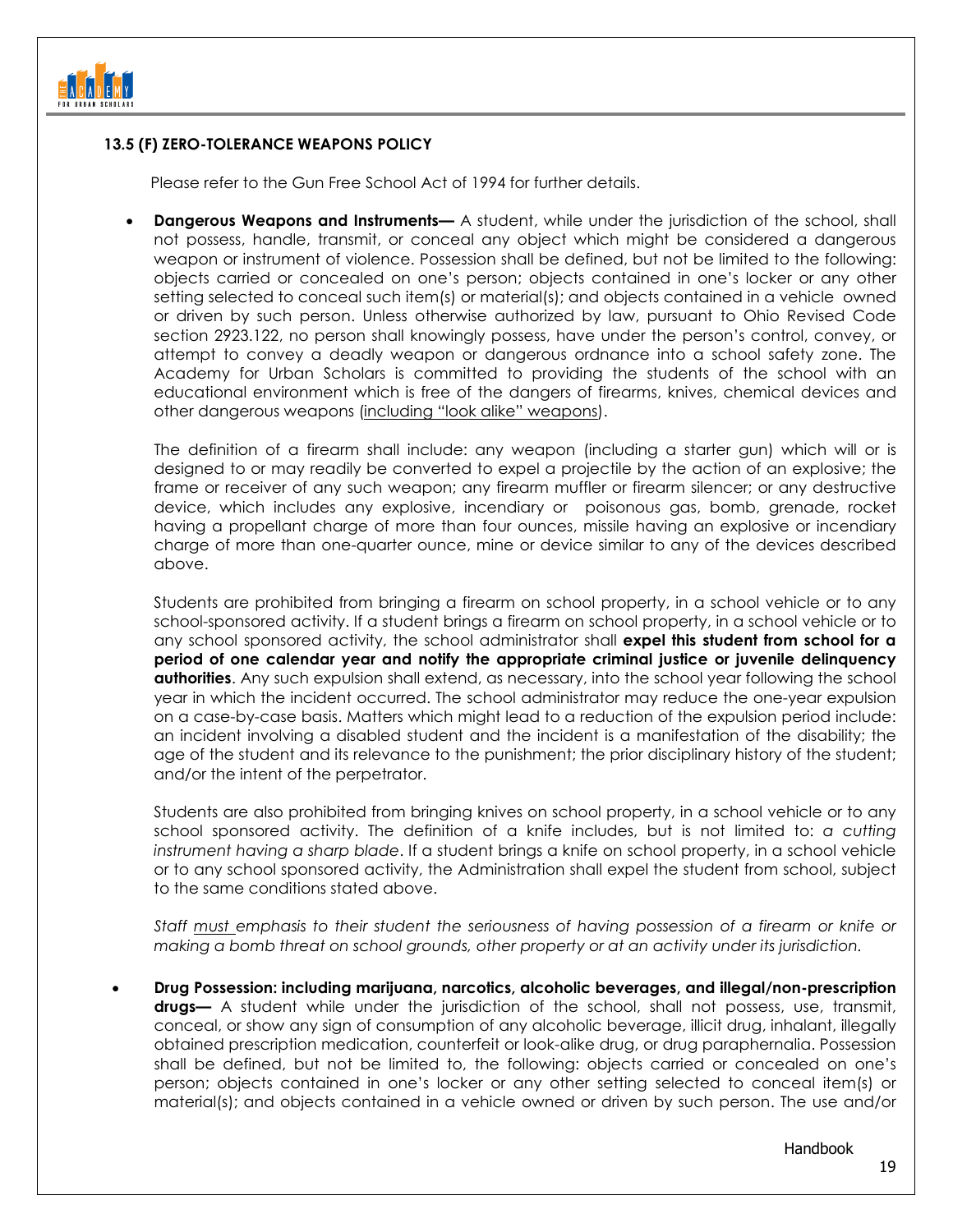

abuse of drugs and alcohol have been proven to cause harmful effects on the social and intellectual development of children and youth and their mental, physical and emotional health**.** 

Sale, use, or possession of drugs, counterfeit drugs, alcohol, or tobacco by students is an obstacle to this objective and interferes with the rights of students to receive quality academic instruction.

The Academy for Urban Scholars does recognize that use of illicit drugs and unlawful possession and use of alcohol is wrong, harmful and illegal. It also recognizes that individuals who are experiencing problems with alcohol and other drugs need assistance, which may vary. The Academy for Urban Scholars is committed to working cooperatively with student and family to help provide beneficial alternatives. Information will be available about drug and alcohol counseling and rehabilitation and reentry programs for students.

Our staff will take an active role in reducing and eliminating the use of drugs and alcohol by students through:

- 1. Prevention: (e.g. foster student self-esteem and confidence in their own abilities, make students, staff, parents and community aware of the symptoms and effects of drug and alcohol use and abuse; publicize the board's position and expectations regarding drugs and alcohol)
- 2. Intervention: (e.g., identify students affected by their own and others' use and abuse of drugs and alcohol at the Academy for Urban Solutions, on the school grounds, at school-sponsored events, in school-controlled vehicles or in any situation under the authority of The Academy for Urban Solutions).

THE ACADEMY FOR URBAN SCHOLARS students shall not possess, use, sell, give or otherwise transmit, or be under the influence of any drug or alcohol while at school or on the school premises. Any type of drug paraphernalia is prohibited in school buildings, in school vehicles, and on school grounds. All items will be subject to confiscation.

Tobacco use by students is prohibited in school buildings, in school vehicles, and on school grounds, at all times. Any type of drug paraphernalia (tobacco products, matches, lighters, or other paraphernalia normally associated with tobacco use) is prohibited in school buildings, in school vehicles, and on school grounds. All items will be subject to confiscation.

This policy is subject to enforcement and disciplinary action:

- 1. On property owned, leased by, or under control of the school, including vehicles for transporting students.
- 2. On any public or private property during scheduled school hours including lunch and class changes.
- 3. At any school-sponsored or sanctioned activity or event away from or within the school. Actions will be considered normal disciplinary measures for each category and occurrence of offense and shall be administered in accordance with the policies and regulations of the school. Students, who voluntarily request assistance or counseling/self-referral in situations where no offense, as specified below, has been detected, may not be subject to disciplinary action based on information divulged.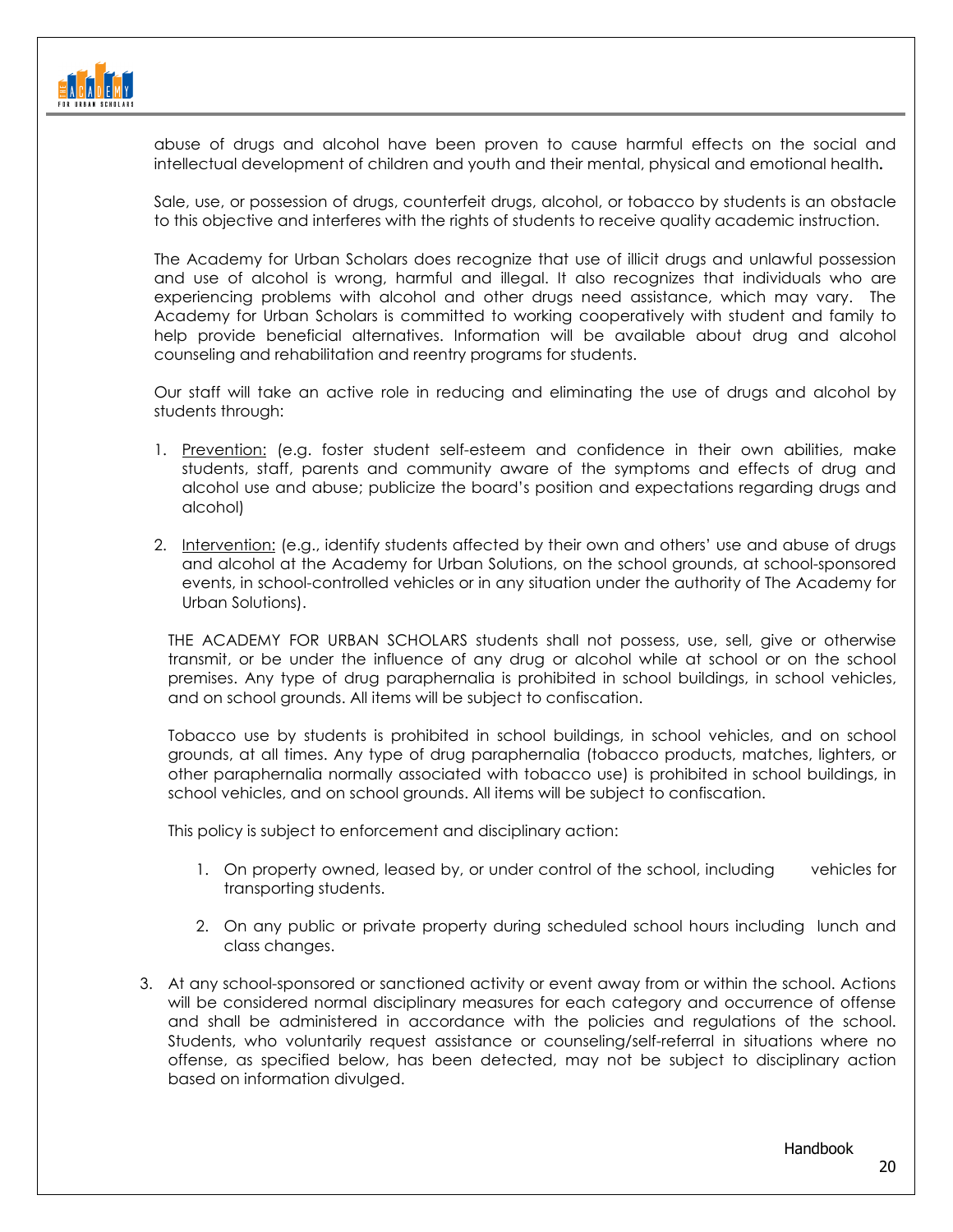

#### **Where an offense, as specified below, has been detected, violations of school policy will not be excused because the student has requested counseling.**

According to state law, the Administration has the option of notifying the Registrar of Motor Vehicles or a Franklin County Juvenile Judge whenever a student is suspended or expelled for drug and/or alcohol possession or abuse. This may result in the loss of the student's driver's license.

#### **Definitions**

For purposes of these policies and regulations, the following definitions shall apply:

*Alcohol*: Any liquor, wine, beer, or other beverage containing intoxicating substances.

*Drugs:* Any drug, including illegal drugs, narcotics, hallucinogens, cocaine, amphetamines, steroids, barbiturates, marijuana, inhalants, legal prescription and overthe-counter drugs used or possessed or distributed for unauthorized purposes, counterfeit (look-alike) substances, and clove cigarettes.

*Drug Paraphernalia*: Equipment or apparatus designed for or used for the purpose of measuring, packaging, distribution, or facilitating the use of drugs, including, but not limited to, pipes, roach clips, weights, syringes, hypodermic needles, and cocaine spoons or kits.

**Tobacco:** Any product with tobacco as an ingredient that is smoked, chewed, inhaled, or placed against the gums.

**Under the Influence:** Manifesting signs of substance abuse, such as staggering, reddened eyes, odor of alcohol or drugs, nervousness, restlessness, falling asleep or dozing, memory loss, abusive language, or any other behavior or physical appearance normal for the particular student (determination by school

authorities as to what constitutes "under the influence" is distinct and separate from any such determination by the courts).

**Distributing:** Making available to or passing on to another individual (even if not for profit) any alcohol, drug or tobacco products.

- **False Alarms—** A student shall not participate in any false alarm or threat related to emergency procedures that might cause confusion or harm to another persons or people. A student shall not participate in any situation that might result in a riot or extreme cases of unruliness on or off school grounds. Any financial damages or charges incurred by The Academy for Urban Scholars School district as the result of false alarms shall be the responsibility of the student and their parent(s)/legal guardian(s).
- **Hazing—** No student or person in attendance at this school will conspire to haze or engage in hazing, nor commit an act that injures, frightens, degrades or disgraces a fellow student or person attending such institution. Hazing activities of any type are inconsistent with the educational process and shall be prohibited at all times. No administrator, faculty member, or other employee of the school district shall encourage, permit, condone, or tolerate any hazing activities.

No student, including leaders of student organizations, shall plan, encourage, or engage in any hazing.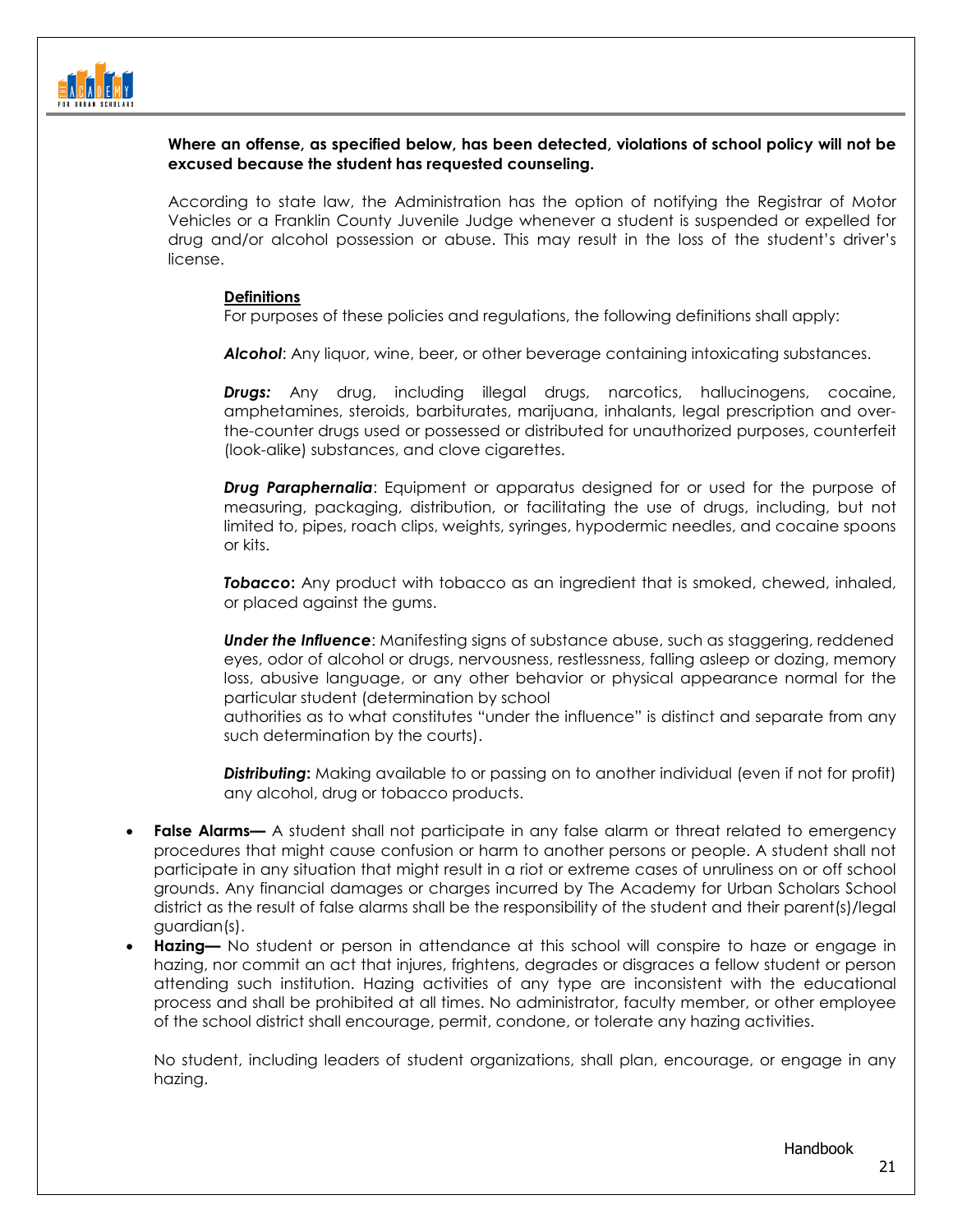

Hazing is defined as doing any act or coercing another, including the victim, to do any act of initiation unto any student or other organization that causes or creates a substantial risk of causing mental or physical harm to any person. Permission, consent, or assumption of risk by an individual subjected to hazing does not lessen the prohibition contained in this policy.

Faculty members and all other employees of the school shall be particularly alert to possible situations, circumstances or events which might include hazing. If hazing or planned hazing is discovered, involved students shall be informed by the discovering school employee of the prohibition contained in this policy and shall be required to end all hazing activities immediately. All hazing incidents shall be reported immediately to the school administrator.

- **Serious Safety Violations -** No student shall deliberately commits an act that could result in serious injury to self or to others (i.e., arson or other related activities).
- **Theft -** A student, while on school premises or at a school-sponsored activity, shall not steal, attempt to steal, or be in possession of stolen property or equipment belonging to the school district (including test or test materials) or the personal property of another student, teacher, visitor, person(s) or business.
- **Selling of Unauthorized Merchandise--** A student may not sell any materials (drugs, publications, ads, food, etc.) to The Academy for Urban Scholars staff, students, or display without the express permission of the school administrator.
- **Leaving School Property without Authorization -** A student shall not leave the school grounds during the academic day without administrative authorization.
- **Violations of the Law -** A student shall obey all laws and ordinances of the city, county, and state when the student is under the jurisdiction of the school.
- **Harassment- THE ACADEMY FOR URBAN SCHOLARS Anti-Harassment "Bullying" Policy** The State Board of Education defines a positive climate as "*one that emphasizes and recognizes positive behaviors, evokes nonviolence, cooperation, teamwork, understanding and acceptance toward all students and staff in, and in transit to and from, the school environment."*

Students at The Academy for Urban Scholars are responsible to treat each other with dignity and respect. Any type of disrespectful comments or actions directed toward other students, whether intentionally or unintentionally, which cause interference with the educational process and opportunities of the school will be considered harassment.

In accordance with federal and state laws and district policy, The Academy for Urban Scholars will not tolerate harassment against any staff member or student on the basis of sex, race national origin, religion age, disability or sexual orientation.

**Per Section 3313.666 of the Ohio Revised Code, It is the policy of the Board of Education, Ohio** Department of Education and that of The Academy for Urban Scholars that any form of bullying behavior, whether in the classroom, on school property, to and from school or at school-sponsored events, is expressly forbidden.

1. Definition of Terms

Harassment, intimidation or "bullying" means *any intentional written, verbal, graphic, or physical act that a student or group of students exhibited toward other particular student more than once and the behavior both:*

*Causes mental or physical harm to the other student; and Is sufficiently severe, persistent or pervasive that it creates an intimidating, threatening or abusive educational environment for the other student.*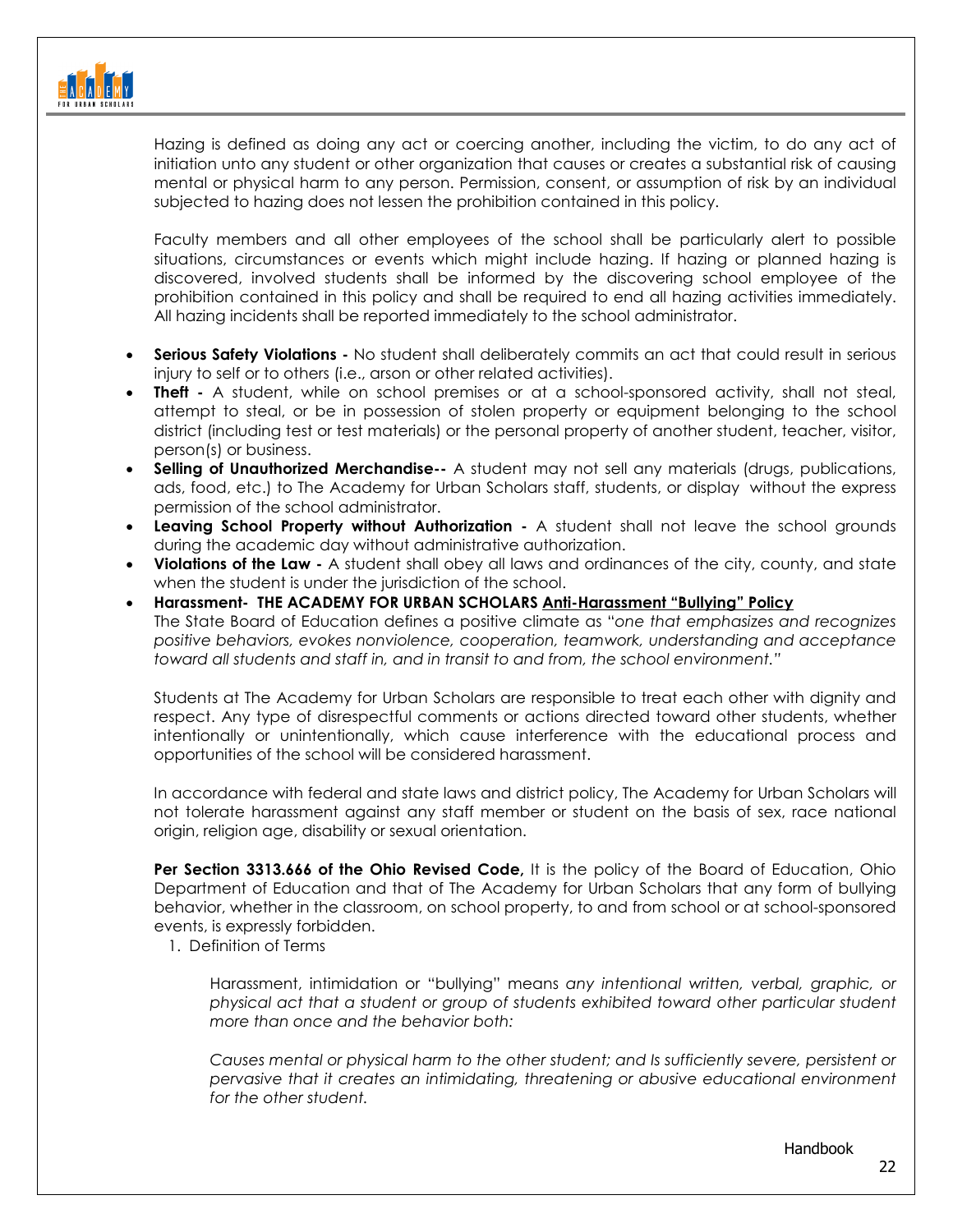

Harassment, intimidation or "bullying" also means *electronically transmitted acts, i.e., Internet, cell phone, personal digital assistance (PDA) or wireless hand-held device that a student has exhibited toward another particular student more than once and the behavior both:*

*Causes mental or physical harm to the other student/school personnel; and is sufficiently severe, persistent or pervasive that it creates an intimidating, threatening or abusive educational environment for the other student/school personnel.*

A school-sponsored activity shall mean any activity conducted on or off school property (including school buses and other school-related vehicles) that is sponsored, recognized or authorized by the school district.

2. Types of Conduct

Harassment, intimidation or bullying can include many different behaviors including slurs, jokes, intimidation or any other verbal or physical attack directed at an individual's sex, race, national origin, religion, age, disability or sexual orientation; overt intent to ridicule, humiliate or intimidate another student or school personnel. Examples of conduct that could constitute prohibited behaviors include:

- 1. Extortion, damage or stealing of money and/or possessions
- 2. Physical violence and/or attacks; threats, taunts and intimidation through words and/or gestures;
- 3. Exclusion from the peer group or spreading rumors;
- 4. Repetitive and hostile behavior with the intent to harm others through the use

 of information and communication technologies and other Web- based/online sites (also known as "cyber bullying"), such as the following:

a. Posting slurs on Web sites where students congregate or on Web logs (personal online journals or diaries);

b. Sending abusive or threatening instant messages;

c. Using camera phones to take embarrassing photographs of students and posting them online; and using Web sites to circulate gossip and rumors to other students;

d. Excluding others from an online group by falsely reporting them for inappropriate language to Internet service providers.

#### 5. **Sexual Harassment** includes but is not limited to unwanted hugs, touches,

grabbing or brushing against another student, unwanted sexual advances or other sexual comments such as sexually oriented gestures, noises, remarks or comments about a person's sexuality. A student while on school premises or at a school-sponsored activity shall not engage in any behavior that could be characterized as sexual harassment. All types of sexual harassment are prohibited. Sexual harassment will include, but not be limited to, the following: verbal abuse, insults, suggestive comments, sexual demands, leering, subtle forms of pressure for sexual activity, physical aggressiveness, including any unwelcome physical contact, exposing another to sexually oriented pictures or text, telling sexually oriented jokes, attempted rape, or rape.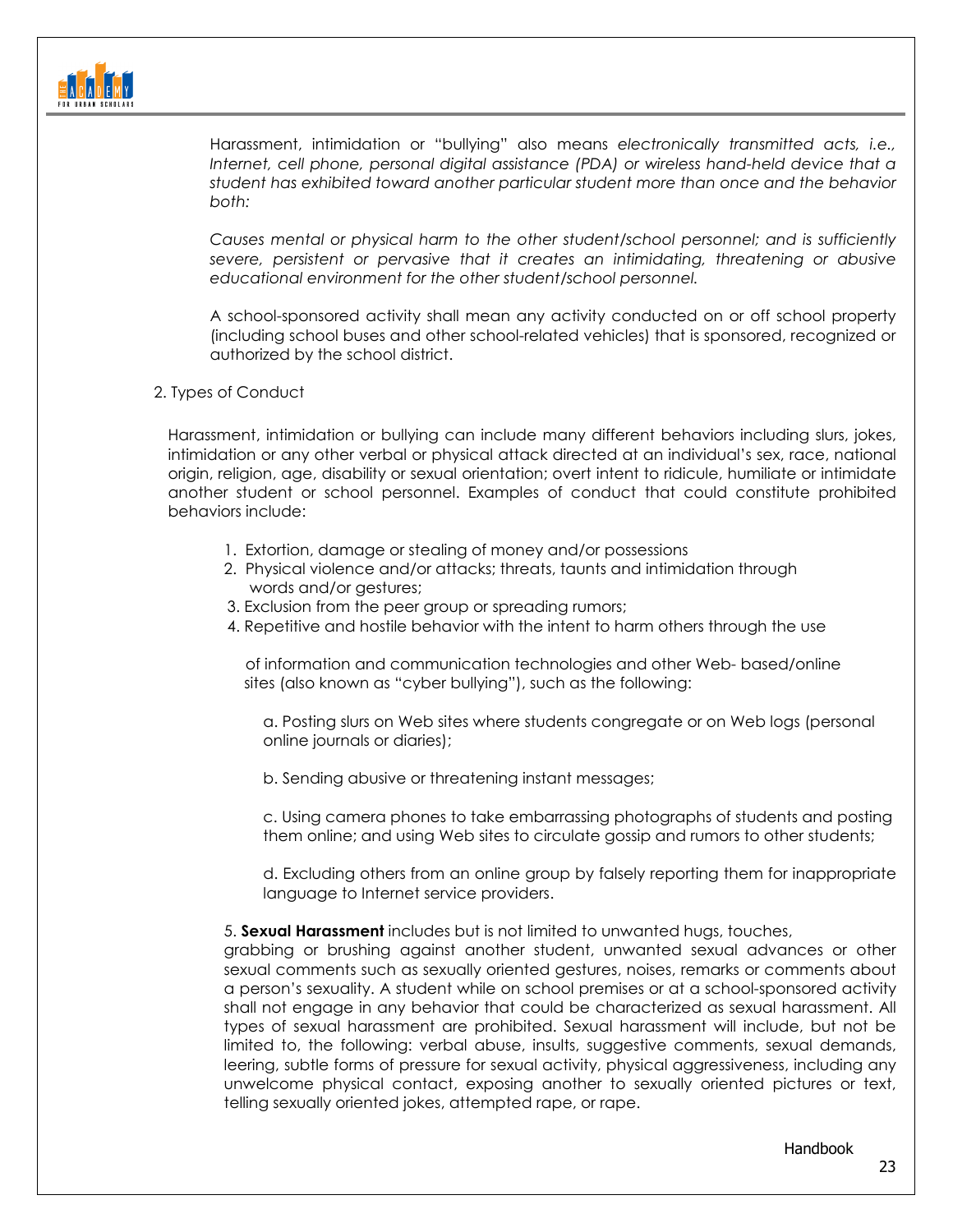6. **Racial Harassment—** A student while on school premises or at a school-sponsored activity shall not engage in any behavior that could be characterized as racial harassment. Racial harassment can include: threatening behavior, intimidation, degrading actions, racial slurs or epithets (whether pictured, spoken, written, or computer generated), unwanted physical contact, discrimination, or violence. Any such harassment based on ethnic origin, gender, race, religion, or see will likewise be considered a violation of this Code of Student Conduct.

7. **Harassment of Staff Members—** A student shall not interfere with the life style of any staff member. Interference may include disrespect, harassment, vandalism or any other disruptive actions.

#### 1. Complaints

• Formal Complaints

Students and/or their parents or guardians may file reports regarding suspected harassment, intimidation or bullying. Such written reports shall be reasonably specific including person(s) involved, number of times and places of the alleged conduct, the target of suspected harassment, intimidation and/or bullying, and the names of any potential student or staff witnesses. Such reports may be filed with any school staff member or administrator, and they shall be promptly forwarded to the School Director for review and action.

• Informal Complaints

Students, parents or guardians and school personnel may make informal complaints of conduct that they consider to be harassment, intimidation and/or bullying by verbal report to a teacher, school administrator, or other school personnel. Such informal complaints shall be reasonably specific as to the actions giving rise to the suspicion of harassment, intimidation and/or bullying, including person(s) involved, number of times and places of the alleged conduct, the target of the prohibited behavior(s), and the names of any potential student or staff witness. A school staff member or administrator who receives an informal complaint shall promptly document the complaint in writing, including the above information. This written report by the school staff member and/or administrator shall be promptly forwarded to the School Director for review and action.

• Confidential Complaints

Students who make informal complaints as set forth above may request that their name be maintained in confidence by the school staff member(s) and administrator(s) who receive the complaint. The anonymous complaints shall be reviewed and reasonable action will be taken to address the situation, to the extent such action may be taken that (1) does not disclose the source of the complaint, and (2) is consistent with the due process rights of the student(s) alleged to have committed acts of harassment, intimidation and/or bullying.

• Police and Student Protective Services

Allegations of criminal misconduct will be reported to law enforcement, and suspected student abuse must be reported to Student Protective Services, per required timelines. The Academy for Urban Scholars School District must also investigate for the purpose of determining whether there has been a violation of The Academy for Urban Scholars School District policy or procedure, even if law enforcement or CPS is also investigating. All The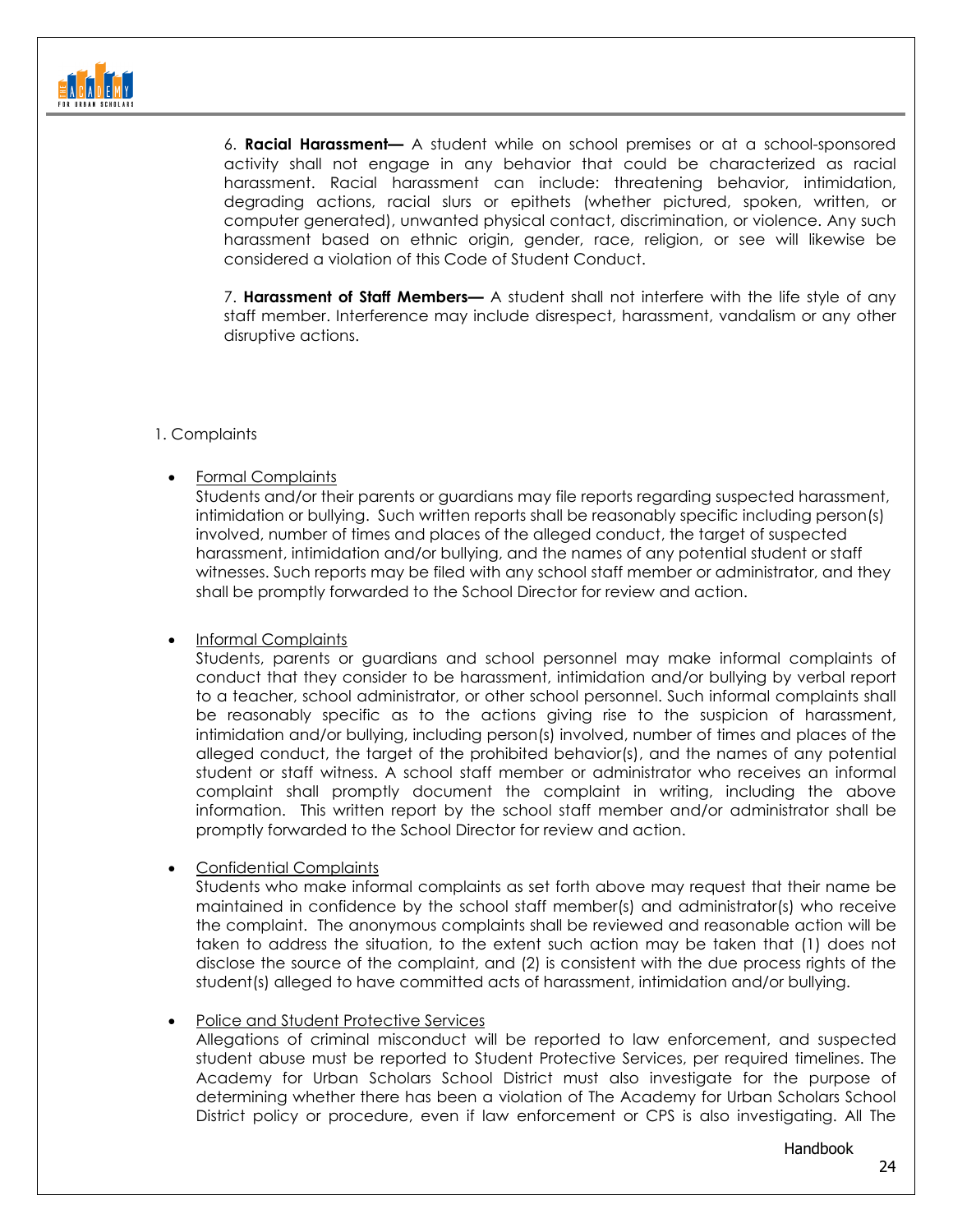

Academy for Urban Scholars School District personnel must cooperate with investigations by outside agencies.

In addition to, or instead of, filing a bullying/harassment/intimidation complaint through this policy, a complainant may choose to exercise other options, including but not limited to filing a complaint with outside agencies or filing a private lawsuit. Nothing prohibits a complainant from seeking redress under any other provision of the Revised Code or common law that may apply.

2. Disciplinary Action

Bullying, harassment and intimidation are **Type V Offenses.** Disciplinary responses will vary according to the grade level, and in addition to the measures listed above may include: emergency removal, referral to outside agencies (including law enforcement) home visitation; restitution; out-of-school suspension; expulsion or permanent expulsion.

Expulsion may be imposed only after a hearing before the Board of Education, a committee of the Board or an impartial hearing officer designated by the Board of Education in accordance with Board policy. This consequence shall be reserved for serious incidents of harassment, intimidation or bullying and/or when past interventions have not been successful in eliminating prohibited behaviors.

#### **13.5 DISCIPLINARY INTERVENTION SCALE**

The Academy for Urban Scholars School District Code of Conduct is primarily a demerit system with five (5) types of violations. **Types I-IV Violations** are assessed a predetermined amount of demerits. **Type V Violations** are not assessed demerits. Students begin each year with 100 points. Demerits subtract from this 100 point total, with various interventions at certain point levels. A discipline report outlining the number of demerits a student has received shall be provided at the time of every nine week report card to parent(s)/legal guardian(s).

The following is the Intervention Scale. This scale determines what disciplinary action shall be imposed upon a student once their points have been reduced anywhere in the following levels.

| <b>90-80 POINTS</b> | Written warning by staff. Document placed in<br>student's file. Phone call is made to parent or<br>guardian. Demerits are added to annual total<br>and letter sent home with student and mailed<br>home to parent.                                                                                  |
|---------------------|-----------------------------------------------------------------------------------------------------------------------------------------------------------------------------------------------------------------------------------------------------------------------------------------------------|
| <b>79-70 POINTS</b> | Write up place in student's file and parent<br>conference scheduled with School Director<br>and teacher observing violation. Referral to<br>Department of Skills Development for two (2)<br>days. Demerits added to annual total and<br>letter sent home with student and mailed<br>home to parent. |
|                     | Write up place in student's file and parent<br>conference scheduled with School Director<br>and teacher observing violation. Referral to<br>Department of Skills Development for five (5)                                                                                                           |
|                     |                                                                                                                                                                                                                                                                                                     |

#### **DISCIPLINARY INTERVENTION SCALE**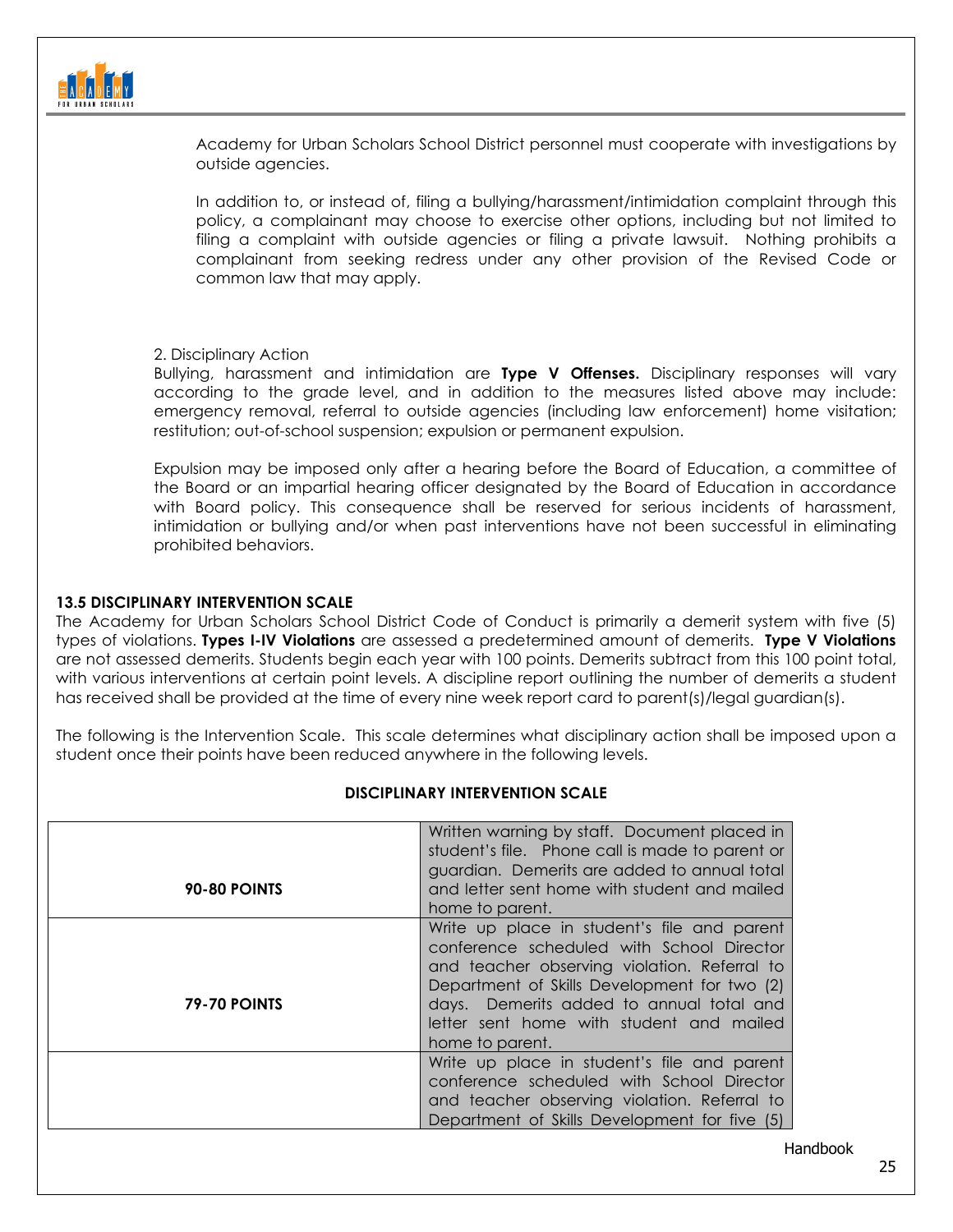

| <b>69-60 POINTS</b>                        | Demerits added to annual total and<br>days.<br>letter sent home with student and mailed<br>home to parent.                                                                                                                                                                                                                                                                                                                                                                                                                                                                                                                                                                                                                                                             |
|--------------------------------------------|------------------------------------------------------------------------------------------------------------------------------------------------------------------------------------------------------------------------------------------------------------------------------------------------------------------------------------------------------------------------------------------------------------------------------------------------------------------------------------------------------------------------------------------------------------------------------------------------------------------------------------------------------------------------------------------------------------------------------------------------------------------------|
| <b>59-50 POINTS</b><br><b>49-40 POINTS</b> | Write up place in student's file and parent<br>conference scheduled with School Director,<br>teachers, of the primary building of student.<br>Referral to Department of Skills Development<br>for ten (10) days. Demerits added to annual<br>total and letter sent home with student and<br>mailed home to parent.<br>Write up place in student's file and parent<br>conference scheduled with School Director,<br>teachers, of the primary building of student.<br>One (1) day suspension from school. Demerits<br>added to annual total and letter sent home<br>with student and mailed home to parent.<br>Once the student returns to school they shall<br>be referred to the Department of Skills<br>Development for five (5)<br>days in<br>skills<br>development. |
| <b>39-30 POINTS</b>                        | Write up place in student's file and parent<br>conference scheduled with School Director,<br>teachers, of the primary building of student.<br>Three (3) days suspension from<br>school.<br>Demerits added to annual total and letter sent<br>home with student and mailed home to<br>parent. Once the student returns to school<br>they shall be referred to the Department of<br>Skills Development for five (5) days in skills<br>development.                                                                                                                                                                                                                                                                                                                       |
| <b>29-20 POINTS</b>                        | Write up place in student's file and parent<br>conference scheduled with School Director,<br>teachers, of the primary building of student.<br>Five (5) days suspension from school. Demerits<br>added to annual total and letter sent home<br>with student and mailed home to parent.<br>Once the student returns to school they shall<br>be referred to the Department of Skills<br>Development for then (10) days in skills<br>development.                                                                                                                                                                                                                                                                                                                          |
| <b>19-10 POINTS</b>                        | Write up place in student's file and parent<br>conference scheduled with School Director,<br>teachers, of the primary building of student.<br>Seven (7) days suspension from school.<br>Demerits added to annual total and letter sent<br>home with student and mailed home to<br>parent. Once the student returns to school<br>they shall be referred to the Department of<br>Skills Development for five (10) days in skills                                                                                                                                                                                                                                                                                                                                         |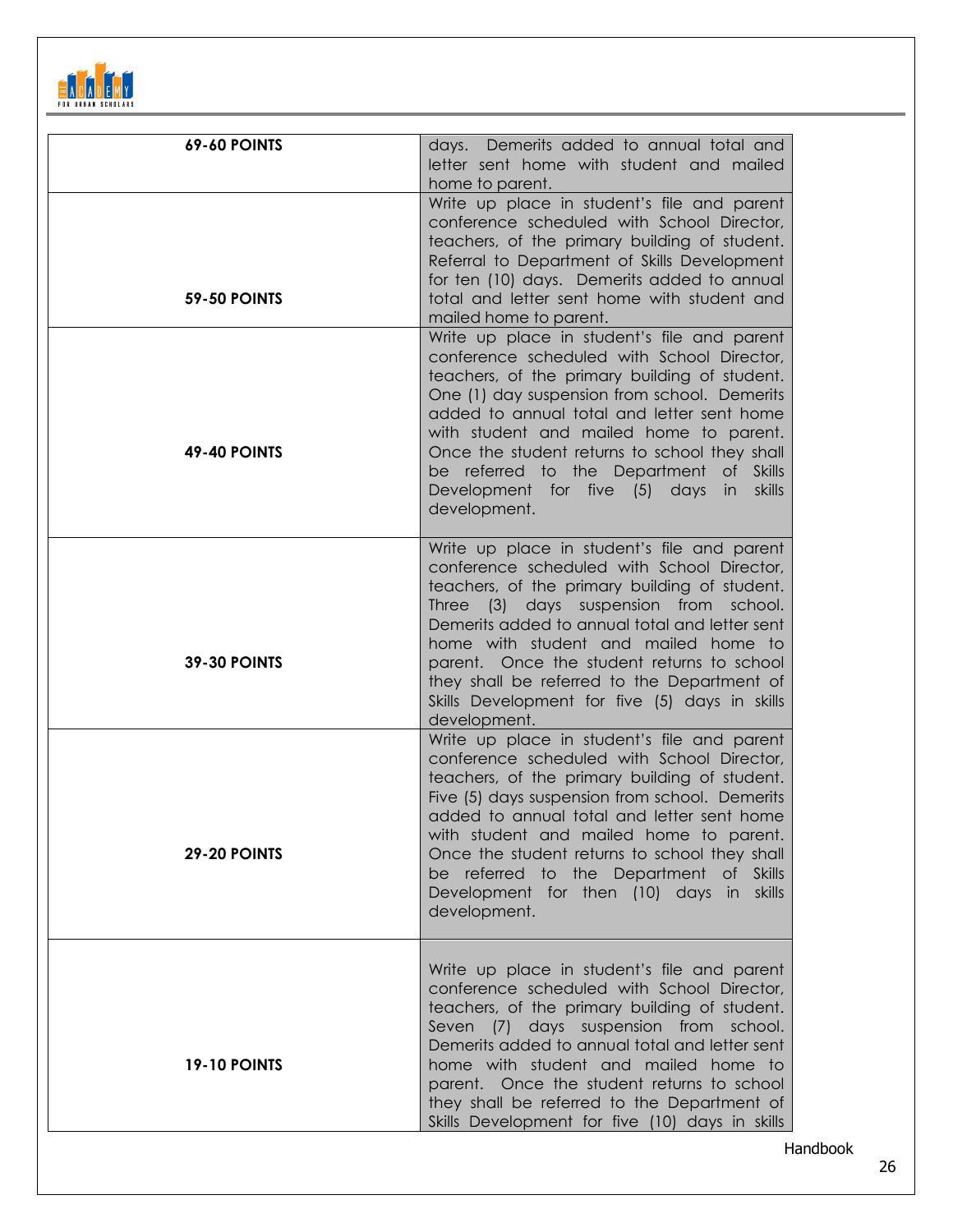

|            | development.                                                                                                                                                                                                                                                                                                                                                                                                                                  |  |
|------------|-----------------------------------------------------------------------------------------------------------------------------------------------------------------------------------------------------------------------------------------------------------------------------------------------------------------------------------------------------------------------------------------------------------------------------------------------|--|
| 9-1 POINTS | Write up place in student's file and parent<br>conference scheduled with School Director,<br>teachers, of the primary building of student.<br>Ten (10) days suspension from school. Demerits<br>added to annual total and letter sent home<br>with student and mailed home to parent.<br>Once the student returns to school they shall<br>be referred to the Department of Skills<br>Development for five (10) days in skills<br>development. |  |
| 0 POINTS   | <b>EXPULSION FROM THE ACADEMY FOR</b><br><b>URBAN SOLUTIONS</b>                                                                                                                                                                                                                                                                                                                                                                               |  |

#### **13.6 DEFINITIONS OF INTERVENTIONS**

#### **13.6(A) Department of Skills Development**

The Department of Skills Development (DOSD) is The Academy for Urban Solutions' in-school suspension department. When a student is assigned to DOSD they are separated from their normal class, and placed in a more structured class environment that includes less privileges. If a student is in the DOSD for the day, they are excluded from any classroom activities (field trips, class parties, daily school functions) without the express written permission of the School Director.

#### **13.6(B) Exclusion**

Exclusion means that a student has been denied the right to participate in certain activities in the school. These activities may be academic or extra-curricular. Whenever a student has been excluded from school activities a letter will be sent home to the parent(s)/guardian(s) stating what activity the student has been excluded from, why the student has been excluded, and for how long is the exclusion for. Once the exclusion period has concluded, the student automatically regains the right to attend whatever activities they were excluded from. Parents/guardians will be informed in writing of AUS intent to expel. Within 72 hours of removal a hearing will be held to discuss the infraction and consequences that may follow.

#### **13.6(C) Emergency Removal**

An Emergency Removal means a student has committed an offense that warrants their immediately removal from school premises. If a student needs to be removed through an emergency removal, the parent(s)/guardian(s) are required to have their student picked up immediately within one hour after being notified by school administration. If a parent(s)/guardian(s) cannot pick up their student up within one hour, the school reserves the right to house the student on the school premises until such time as the parent can have the student picked up, or have the student removed by proper legal authorities.

Once a student has been removed by emergency means, the student may not return to the school premises until directed by the school's School Director. The School Director also reserves the right to request a meeting with the student's parent(s)/guardian(s) before they may return to school. If a student who has been removed from school by emergency means returns to the school premises without the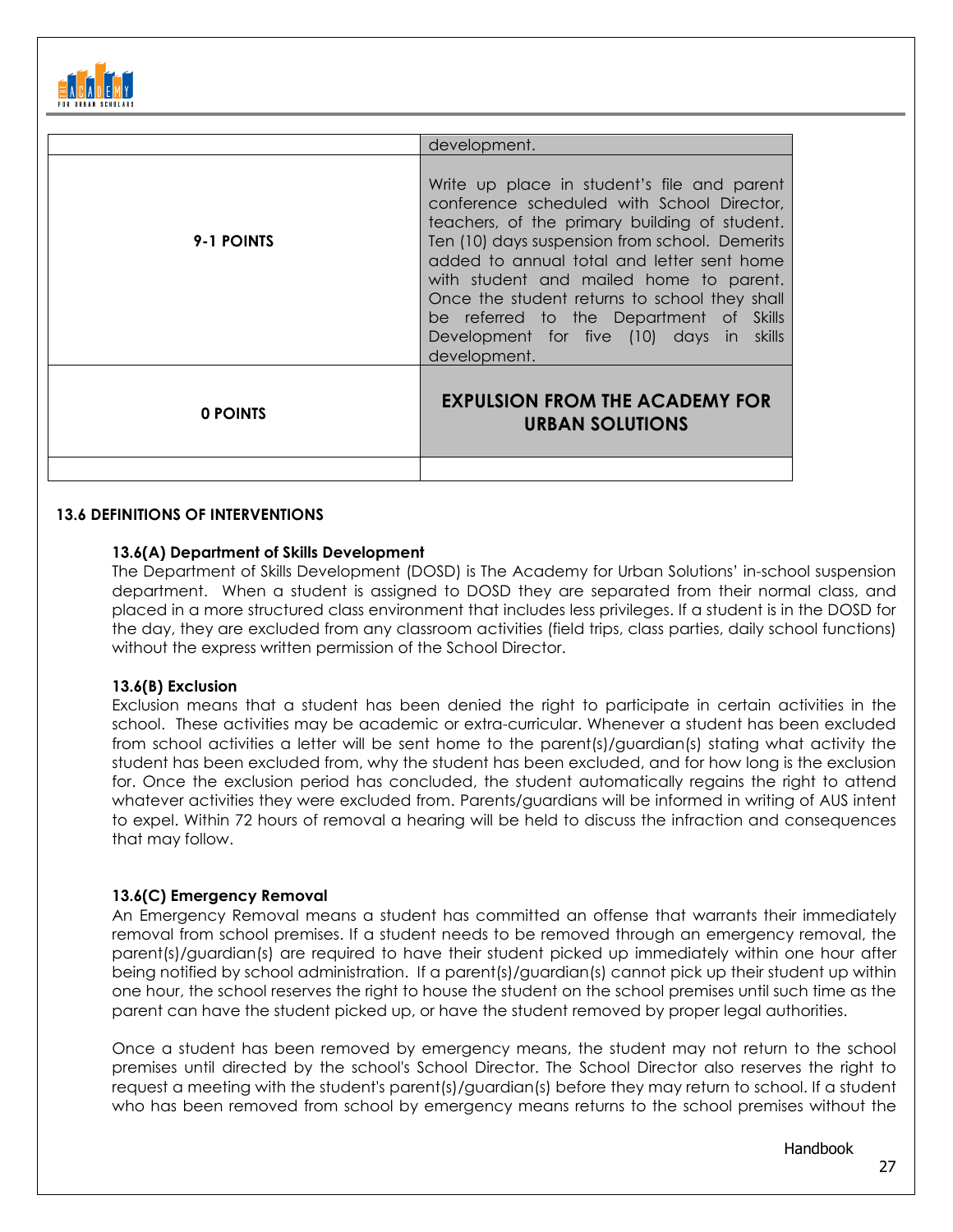

express written permission of the School Director, the school will consider the student as trespassing, and reserves the right to call the proper authorities and have the student removed from the premises.

#### **13.6(D) Suspension**

A suspension means that a student has lost the right to attend school and school functions for a specific amount of days. Suspension always ranges from one (1) to ten (10) days. During suspensions, a student is not allowed on the school premises for any reason except by express written permission of the School Director. If a student who is currently serving suspension returns to the school premises without the express written permission of the School Director, the school will consider the student as trespassing, and reserves the right to call the proper authorities and have the student removed from the premises.

#### **13.6(E) Expulsion**

An explosion means that a student has lost the right to attend school and school functions for a specific amount of days. Expulsions always range from eleven (11) to one hundred and eighty (180) days. During an expulsion, a student is not allowed on the school premises for any reason except by express written permission of the School Director. If a student who is currently serving explosion returns to the school premises without the express written permission of the School Director, the school will consider the student as trespassing, and reserves the right to call the proper authorities and have the student removed from the premises.

#### **Appeal of Suspension or Expulsion**

A student or his or her parent(s), guardian(s), custodian(s) may appeal any suspension or expulsion by the Superintendent or President the Board of Trustees to the full Board of Trustees. The student or his or her parent guardian(s) or custodian(s), may be represented in all appeal proceedings and, shall granted a hearing before the Board of Trustees in order to be heard against the suspension or expulsion. At the request of the student, parent(s), guardian(s) or custodian(s), the hearing will be held in executive session, but the Board of Trustee: shall act upon the suspension or expulsion only at a public meeting. The Board of Trustees, by a majority vote of its full membership may affirm the order of suspension or expulsion, reinstate the student, or otherwise reverse, vacate, or modify the order suspension or expulsion. There shall be a verbatim record of the hearing. The decision of the Board of Trustees may be appealed under Chapter 2506 of the Ohio Revised Code.

#### **Notice and Hearing Provisions Not Required for Normal Discipline**

The required notice and hearing provisions set forth above are not applicable to instances of removal from curricular or extracurricular activity for a period not exceeding one (1) school day.

#### **Student Due Process Rights**

The board and school officials have the legal authority to deal with disruptive students and student misconduct. Due process, in the context of administrative proceedings carried out by school authorities, does not mean that the procedures used by the courts in juvenile proceedings must be followed. The Ohio and Federal Rules of Evidence do not apply.

Students have clearly established means by which administrative due process is available for the protection of the individual's rights. Due process procedures are applied equally to all, and enforced in a manner which involves:

- Adequate notice and opportunity to prepare a defense
- An opportunity to be heard at a reasonable time and meaningful manner
- The right to a speedy and impartial hearing on the merits of the case

#### **Discipline policy for students with disabilities (IDEA)**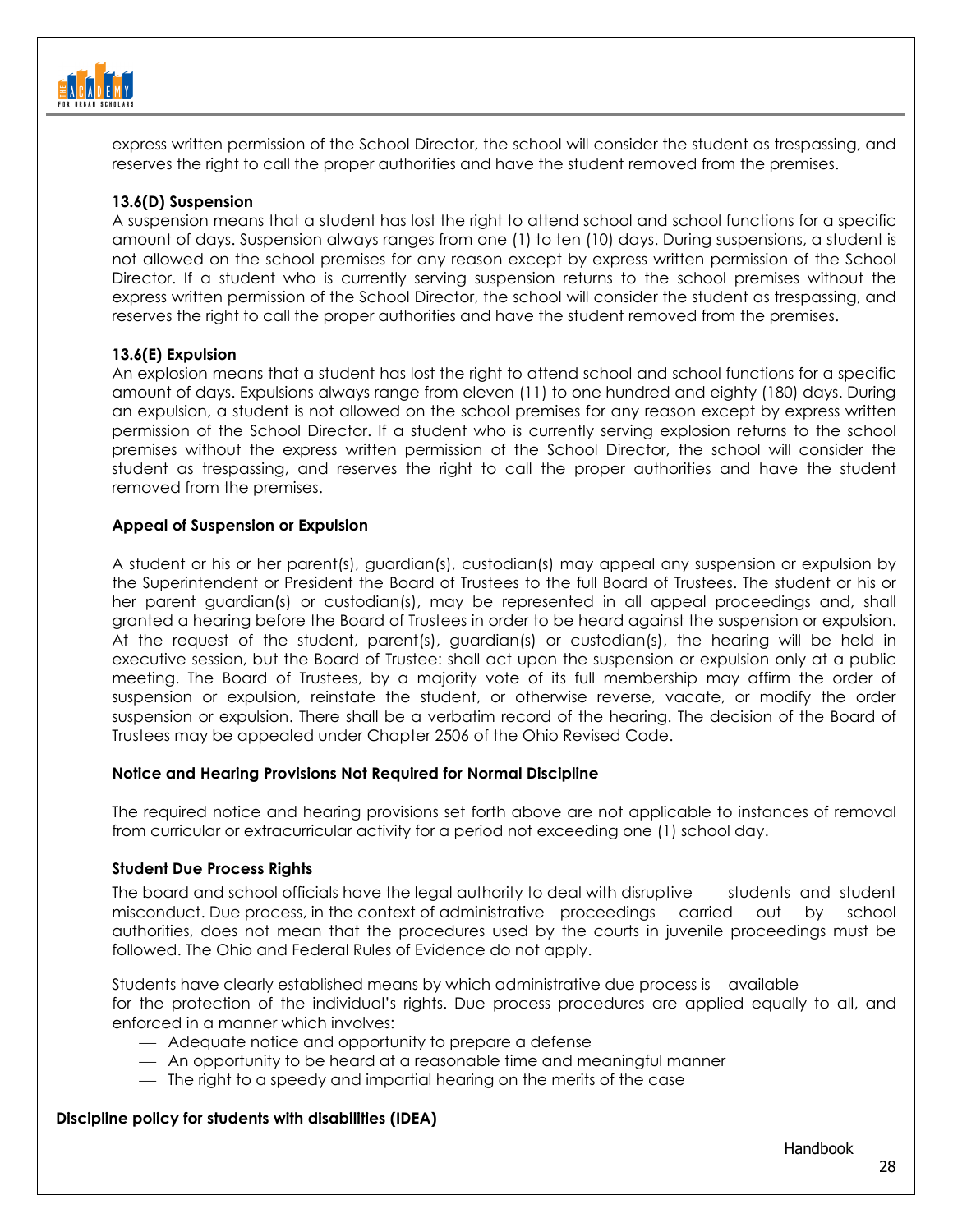

The school will comply with the provisions of IDEA. An Administrator will follow the administrative guidelines below to ensure they are properly used when disciplining any student with a disability.

#### Removals

The school may remove a student with a disability for up to ten (10) school days; and for additional removals of up ten (10) school days, for separate acts of misconduct, as long as there are not a pattern of removals.

The school may request a hearing officer to remove a student for up to forty-five (45) days if keeping the student in his or her current placement is substantially likely to result in injury to the student or others. The school will assess a student's troubling behavior and develop positive behavioral interventions to address the behavior, and following the Federal guidelines for determining whether the behavior is a manifestation of the student's disability.

#### Suspension/Expulsion

The school will not long-term suspend of expel a disabled student from school for behavior that is a manifestation of his or her disability.

#### Continuation of services

The school will continue to provide services for students with disabilities who are suspended or expelled from the school, except that the school need not provide services during the first ten (10) school days in a school year that the student is removed. After the first ten days, for any suspension that is for less than ten school days, the school will provide services to the extent determined necessary to enable the student to appropriately progress in the general curriculum and appropriately advance toward achieving the goals of his or her IEP. In cases involving removal for ten days or less, school personnel, in consultation with the child's special education teacher, decides what services are to be provided.

During any long term removal for behavior that is not a manifestation of a student's disability, the school will provide services to the extent determined necessary to enable the student to appropriately progress in the general curriculum and advance toward achieving the goals his or her IEP. The student's IEP team makes the service determination.

#### Behavioral assessment and behavioral interventions

Meetings of a student's IEP team to develop a behavioral assessment plan or, if the student has one, to review the student's behavioral intervention plan are only required when the student has first been removed from his or her current placement for more than ten (10) school days in a school year, and when beginning a suspension that constitutes a change in placement. If additional suspensions occur, the IEP team members review the student's behavioral intervention plan and its implementation to determine if modifications to the plan are needed, and only meet if one or more team members believe that modifications are necessary.

#### Manifestation determination; change of placement

The school will follow the Federal guidelines for determining whether the behavior is a manifestation of the student's disability. A change of placement will occur if a student is removed for more than ten consecutive school days or is subjected to a series of removals that constitute a pattern because they add up to more than ten school days in a school year, and because of factors such as the length of each removal, the total amount of time the student is removed, and the closeness of the removals to one another.

#### **Discipline policy for students and Transportation:**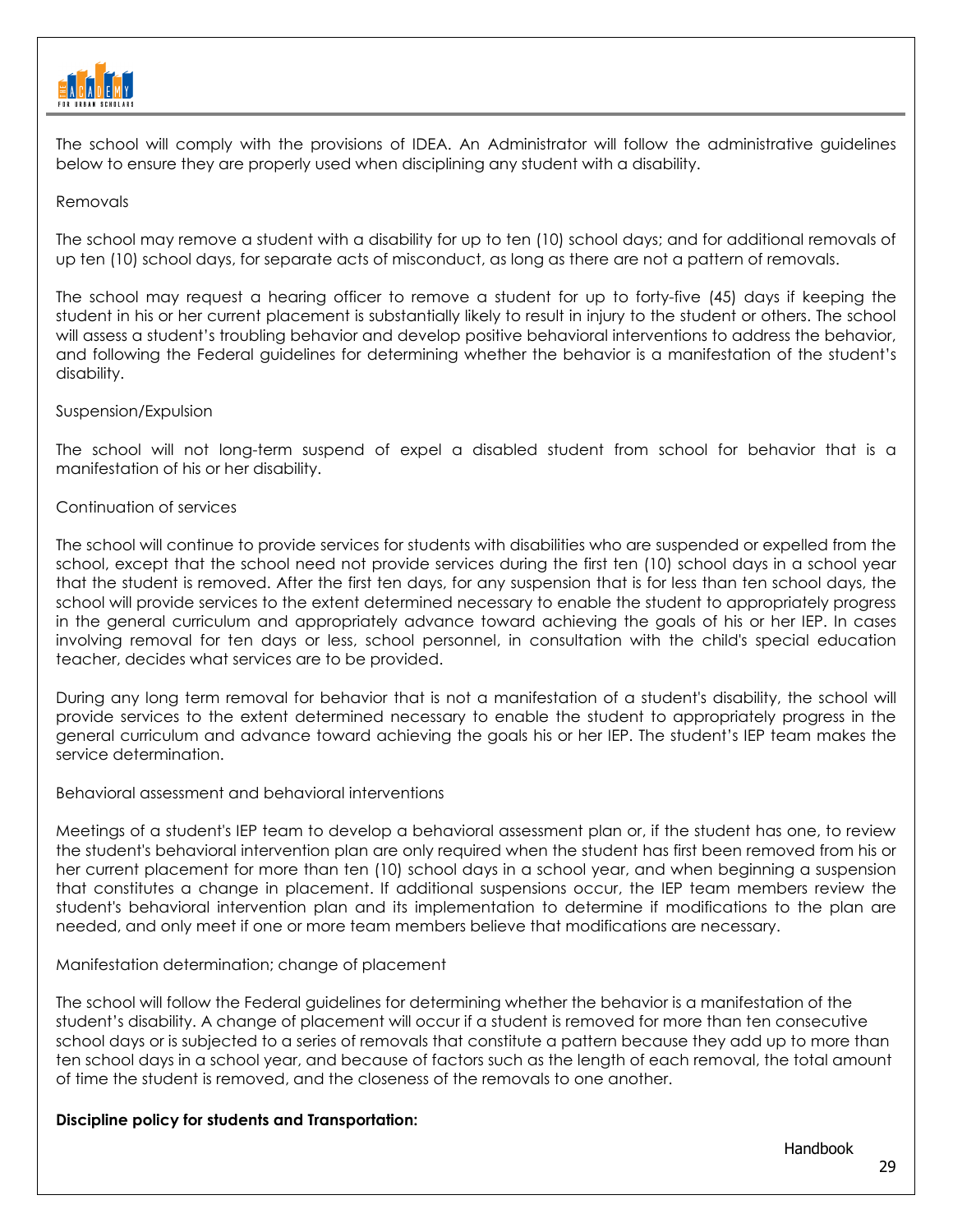

Conduct that occurs off The Academy for Urban Scholars grounds and/or at non-school related activities may be the subject of discipline by the school administrator if the conduct has a relation to the school and has a direct effect on the general welfare of the school.

#### PROHIBITION FROM EXTRA-CURRICULAR ACTIVITIES

Participation in extra-curricular activities, including interscholastic sports, is a privilege and not a right. Therefore, the Governing Authority authorizes the Superintendent, School Director, and other authorized personnel employed by the school to supervise or coach a student activity program, to prohibit a student from participating in any particular or all extra-curricular activities of the school for offenses or violations of the Student Code of Conduct/Student Discipline Code.

In addition, student athletes are further subject to the Athletic Code of Conduct and may be prohibited from participating in all or part of any interscholastic sport for violations therein.

This policy shall be posted in a central location in each school building and will be available to students upon request.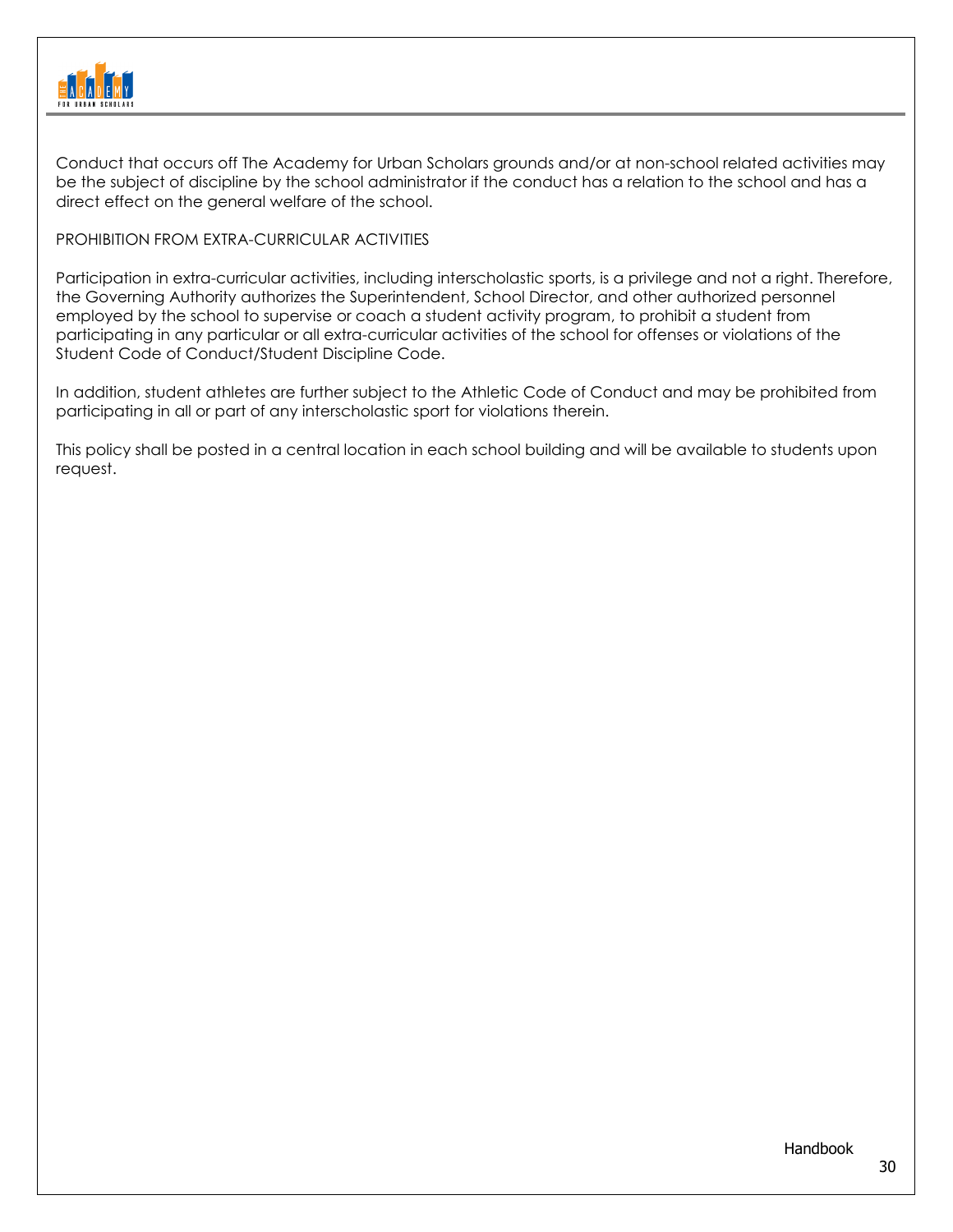

## **Removals**

The school may remove a student with a disability for up to ten (10) school days; and for additional removals of up ten (10) school days, for separate acts of misconduct, as long as there are not a pattern of removals.

The school may request a hearing officer to remove a student for up to forty-five (45) days if keeping the student in his or her current placement is substantially likely to result in injury to the student or others. The school will assess a student's troubling behavior and develop positive behavioral interventions to address the behavior, and following the Federal guidelines for determining whether the behavior is a manifestation of the student's disability.

## **Suspension/Expulsion**

The school will not long-term suspend of expel a disabled student from school for behavior that is a manifestation of his or her disability.

## **Continuation of services**

The school will continue to provide services for students with disabilities who are suspended or expelled from the school, except that the school need not provide services during the first ten (10) school days in a school year that the student is removed. After the first ten days, for any suspension that is for less than ten school days, the school will provide services to the extent determined necessary to enable the student to appropriately progress in the general curriculum and appropriately advance toward achieving the goals of his or her IEP. In cases involving removal for ten days or less, school personnel, in consultation with the child's special education teacher, decides what services are to be provided.

During any long term removal for behavior that is not a manifestation of a student's disability, the school will provide services to the extent determined necessary to enable the student to appropriately progress in the general curriculum and advance toward achieving the goals his or her IEP. The student's IEP team makes the service determination.

## **Behavioral assessment and behavioral interventions**

Meetings of a student's IEP team to develop a behavioral assessment plan or, if the student has one, to review the student's behavioral intervention plan are only required when the student has first been removed from his or her current placement for more than ten (10) school days in a school year, and when beginning a suspension that constitutes a change in placement. If additional suspensions occur, the IEP team members review the student's behavioral intervention plan and its implementation to determine if modifications to the plan are needed, and only meet if one or more team members believe that modifications are necessary.

## **Manifestation determination; change of placement**

The school will follow the Federal guidelines for determining whether the behavior is a manifestation of the student's disability. A change of placement will occur if a student is removed for more than ten consecutive school days or is subjected to a series of removals that constitute a pattern because they add up to more than ten school days in a school year, and because of factors such as the length of each removal, the total amount of time the student is removed, and the closeness of the removals to one another.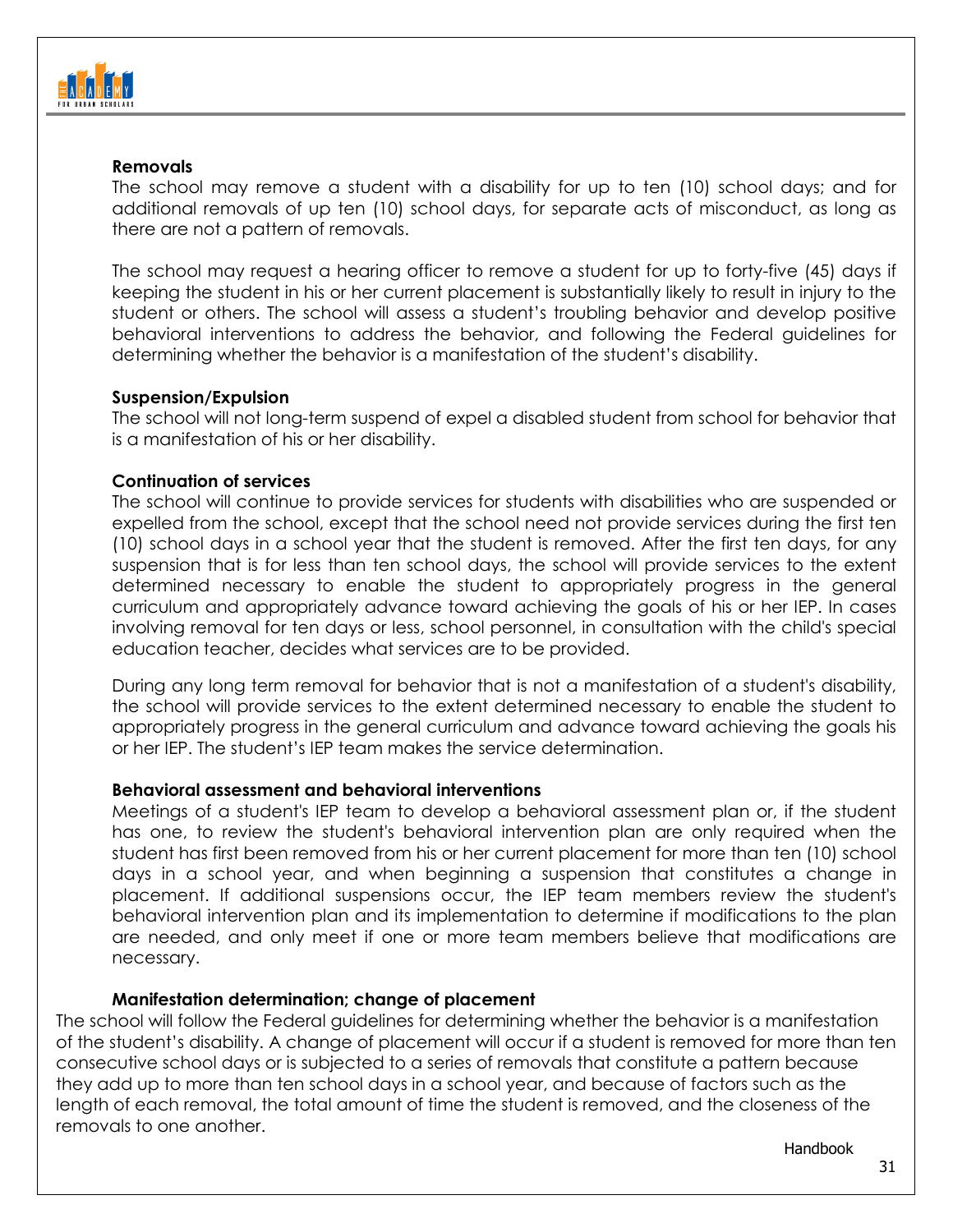

## **Grade Promotion and Retention**

The School has developed a curriculum that allows students to learn and develop mentally, physically, socially, and emotionally. The Governing Authority realizes, however, that students develop at different rates and that students learn best when they are engaged in material that is at their developmental stage. The Academy for Urban Scholars students are non-traditional therefore we focus on mastery of course and progress towards graduation. "The policy shall prohibit the promotion of a student to the next grade level if the student has been truant for more than ten per cent of the required attendance days of the current school year and has failed two or more of the required curriculum subject areas in the current grade unless the student's principal and the teachers of any failed subject areas agree that the student is academically prepared to be promoted to the next grade level."

All students are given a gradation planner that reflects previous transcripts. Based on credits earned students are identified by Phase /"Traditional Grade."

0-5 Phase One/ Freshman 5-10 Phase Two/Sophomore 10-17 Phase Three/Junior 17-20 Phase Four/Senior

For state assessments, students will participate in appropriate testing cycles which are indicated by their first time as a ninth grader.

## **Progress Towards Graduation:**

To receive a diploma from The Academy for Urban Scholars, a student must meet the standards adopted by the Governing Authority and the Ohio Department of Education. Academy for Urban Scholars will offer a spring graduation ceremony each year. See the Academy for Urban Scholars calendar for dates. AUC will update student transcripts at the end of each semester and upon completion of courses. AUC will keep students and parents informed about the status of progress toward completing the necessary requirements for graduation through parent meetings, progress reports and graduation planners. It is the student's responsibility to see that requirements for graduation are met and seek additional assistance if needed. Students are identified as potential graduates at the point they obtain 17 credits and are placed on the graduation track. The Counselor and graduation team is responsible to ensure each potential graduate is meeting each benchmark. Parent/guardian conferences are held when students are not meeting benchmark progress. Potential graduates are required to attend weekly meetings to review progress. Also, The Dean of Academic Affairs is the only one who can confirm whether a student has completed all the requirements to graduate. If a parent or student would like to discuss please send them to the Academic Affairs Office.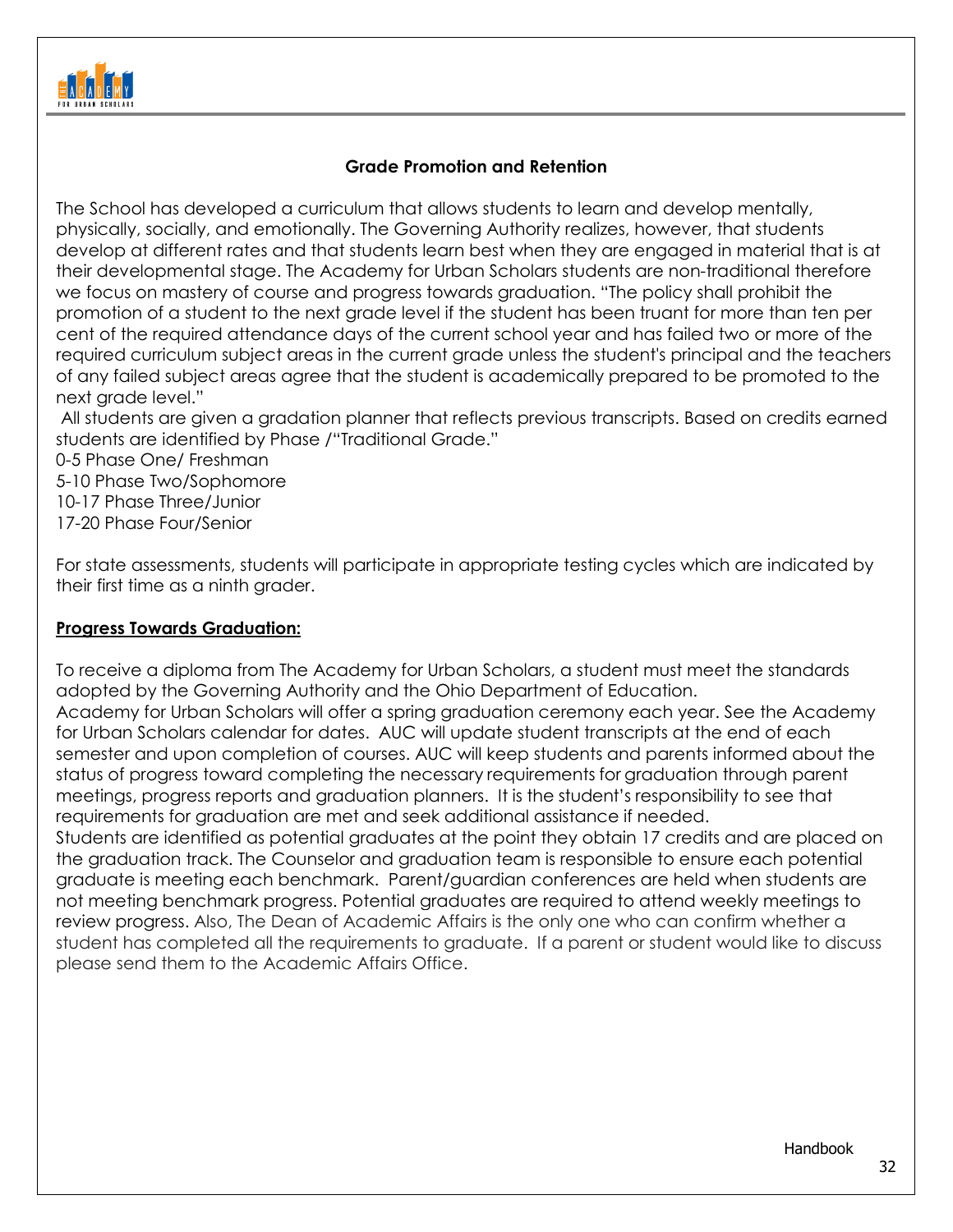

# **Report Cards:**

AUC issues interim reports, semester grades and end-of-year report cards. They are distributed via US mail and/or hand delivered to students. In addition the school will have "Round Robins" monthly, internal Conferencing with all students and their teachers.

# **Granting Credits:**

Progression to the next course is attained by earning credits for successful completion of courses. Student who attempt to test-out of a course must obtain an 80%. If they do not, the teacher will identify areas of weakness and the student will complete assignments in that specific area(s). Once completed, the student will re-test. Students may earn their credit in a variety of ways (projects, APEX completion certificate, power points, oral tests, rubrics). If a student chooses this method, a student must master at least 60% of the standards. However, with teacher, engagement coach and guidance counselor recommendation, a student should not settle for a D-, but re-do assignments/projects, etc…to obtain at least a C-. Teachers will be responsible to enter grade into DASL upon completion. Students are assigned to new courses to after completing courses.

## **Credit Recovery:**

If a student has completed a course and not passed the course, the student may recover the credit through summer school credit recovery or by repeating the course during the school year. Credit Flexibility may not be used for credit recovery; however, it may be considered if there is an extenuating circumstance and administrative approval is given.

A student may re-take a course if s/he received a "D+" or below in the original course, or is recommended to do so by the academic advisor upon reviewing transcripts. The point value of the higher of the two grades (retake course grade or original grade) will be the only one averaged into the student's cumulative grade point average (GPA). However, the academic record of both courses will be reflected on the student's transcript. Credit for the course will not be duplicated.

# **Credit Submission:**

Evaluation of student progress is an essential task of every classroom teacher. Evaluation marks serve as a written record to inform others of the student's progress in each course. Records follow the student if he/she transfers to another school and are frequently used by colleges and employers for reference. The grading marks are important and permanent. It is essential that the student understand how each teacher will determine the grade. The marks must be arrived at in a fair manner which is applicable to all students. Each classroom situation provides the basis for day-to-day sampling of student behavior.

There is a 48 hour turnaround time to submit credit forms to the Academic Affairs office. Students are not considered complete until final grade has been entered in Progress Book

(by the teachers) and a credit submission form as been submitted to the Academic Affairs.

Academic Affairs is responsible to update students schedule within 24 hours from receipt of form.

## **Graduation and Testing Requirements:**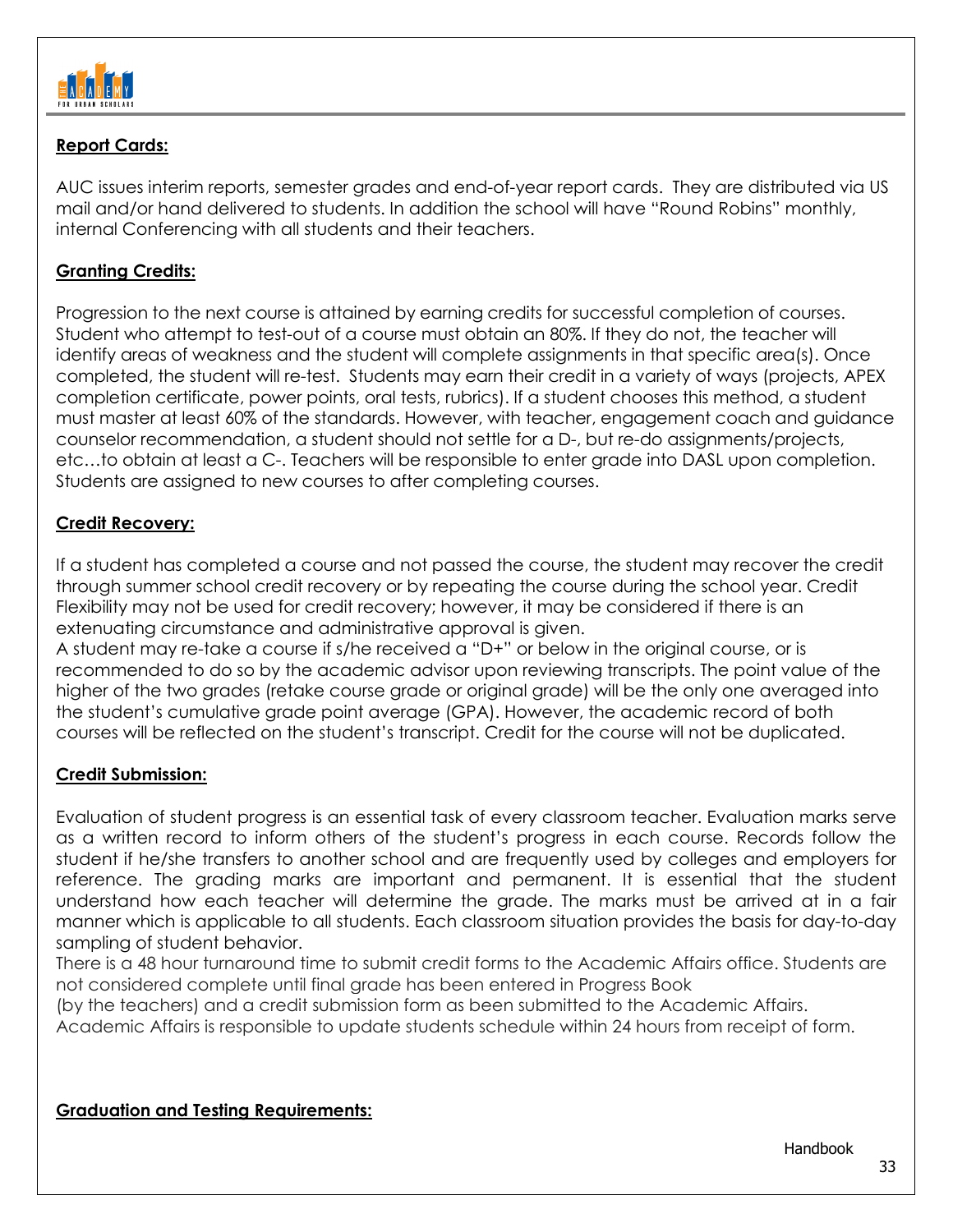

To receive a diploma from AUS, a student must meet the state minimum requirements as adopted by the state of Ohio Board of Education and the AUC School Board. The ultimate responsibility for tracking and completing necessary credits for graduation lies with students and parents. Graduates are honored at a traditional cap and gown graduation ceremony each year. Prior to admission students must provide AUC with a current transcript and/or appropriate school records. These records will assist in the enrollment process and will provide needed test scores and academic credit to ensure the correct placement of AUC students.

In order to graduate, students must:

- 1. Earn a minimum of twenty (20) credits
- 2. Pass all five parts of the Ohio Graduation Tests (OGT's) beginning with 2014 Earn 18 points on EOC
- 3. Capstone Project
- 4. Earning a Diploma for the Class of 2018

As a student who entered grade 9 between July 1, 2014, and June 30, 2015, you have multiple pathways to earn a high school diploma so that you can move on to your next steps in education or a career.

• You must complete and earn a state minimum of 20 credits in specific subjects. Additionally, you also must receive instruction in economics and financial literacy and complete at least two semesters of fine arts. Your district may have more graduation requirements. Your school counselor has this information.

. You must demonstrate what you have learned. There are three pathways in Ohio law.

#### 1. Ohio's State Tests

Earn 18 out of 35 points on seven end-of-course state tests. You can earn up to five points on each test. You need a minimum of four points in math, four points in English language arts and six points across science and social studies.

#### 2. Industry-recognized credential and score on workforce readiness test

Earn an industry-recognized credential or a group of credentials totaling 12 points and earn the required score on the WorkKeys test. Ohio pays for you to take the test one time. Some districts offer the Senior Only program through which you can earn credentials in one school year.

#### 3. College and career readiness tests

Earn remediation-free scores\* in math and English language arts on the ACT or SAT. Your district chooses either the ACT or SAT. You will take a one-time statewide spring test in grade 11 for free.

\*Ohio's university presidents set these scores, which are subject to change.

The Department expects that most students will meet one of the three existing pathways and districts should continue to work with students, as appropriate, to meet these requirements. However, the recent budget bill authorized two additional options only for students in the class of 2018 who entered grade 9 between July 1, 2014, and June 30, 2015. These options provide an opportunity for those students who do not otherwise meet one of the three existing pathways to graduation to earn a diploma. Refer to the below for options: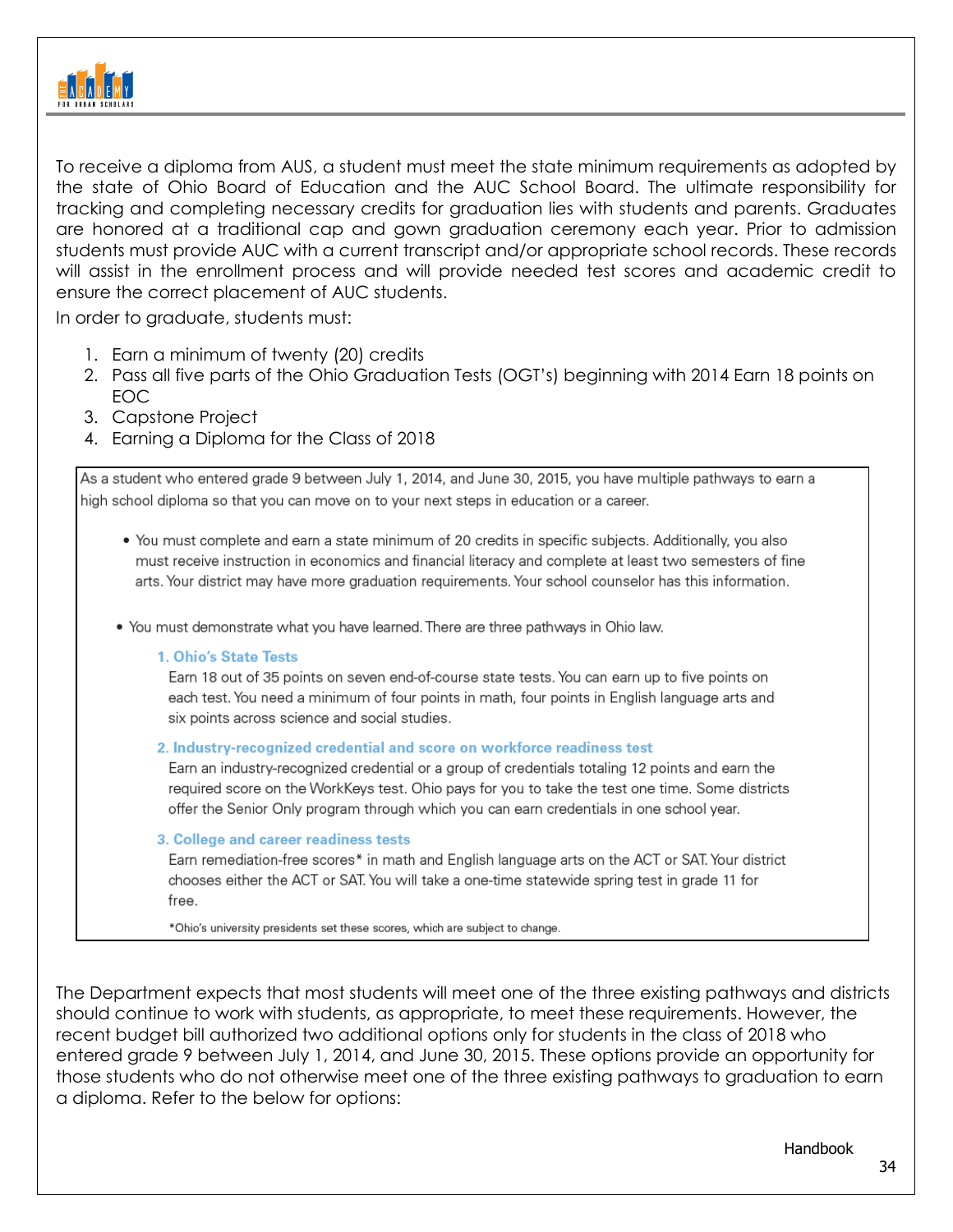

# **OPTION 1 – AVAILABLE TO ALL STUDENTS IN THE CLASS OF 201**

- Students must take and pass courses that constitute the curriculum requirements and take all seven end-of-course exams. If the student receives a score of "1" or "2" on any math or English language arts test, the student must retake the test at least once.
- Additionally, students must meet at least *two* of the below requirements:
- Attendance rate of 93 percent during the 12<sup>th</sup> grade year;
- Earn a GPA of 2.5 on a 4.0 scale in all courses completed during 12<sup>th</sup> grade (must complete at least) four full-year courses);
- Complete a capstone project during 12<sup>th</sup> grade that the district or school defines;
- During 12<sup>th</sup> grade, complete a work or community service experience totaling 120 hours that the district or school defines;
- Earn three or more [College Credit](https://www.ohiohighered.org/content/college_credit_plus_info_students_families)  [Plus](https://www.ohiohighered.org/content/college_credit_plus_info_students_families) credits at any time during high school;
- Earn credit for an Advanced Placement or International Baccalaureate course *and* earn an AP exam score of 3 or higher or IB exam score of 4 or higher at any time during high school;
- Earn a WorkKeys exam score of 3 on each of three test sections;
- Earn a State Boardapproved [industry-recognized](http://education.ohio.gov/Topics/Ohio-Graduation-Requirements/Graduation-Requirements/Industry-Recognized-Credentials-and-WorkKeys/Industry-Recognized-Credentials)  [credential](http://education.ohio.gov/Topics/Ohio-Graduation-Requirements/Graduation-Requirements/Industry-Recognized-Credentials-and-WorkKeys/Industry-Recognized-Credentials) or credentials that equal at least three points;
- [Meet OhioMeansJobs Readiness](http://education.ohio.gov/Topics/New-Skills-for-Youth/SuccessBound/OhioMeansJobs-Readiness-Seal)  [Seal requirements.](http://education.ohio.gov/Topics/New-Skills-for-Youth/SuccessBound/OhioMeansJobs-Readiness-Seal)

## **OPTION 2 – AVAILABLE TO THE STUDENTS IN THE CLASS OF 2018 IN CAREER-TECHNICAL PROGRAMS.**

- Students must take and pass courses that constitute the curriculum requirements and take all seven end-of-course exams. Students must finish a career-technical program that includes at least four courses in a single career pathway and complete at least *one* of the options below:
- Earn a total score of proficient or better based on all careertechnical exams or test modules;
- Earn an industry-recognized credential or credentials that equal 12 points;
- Complete a workplace experience totaling 250 hours with evidence of positive evaluations.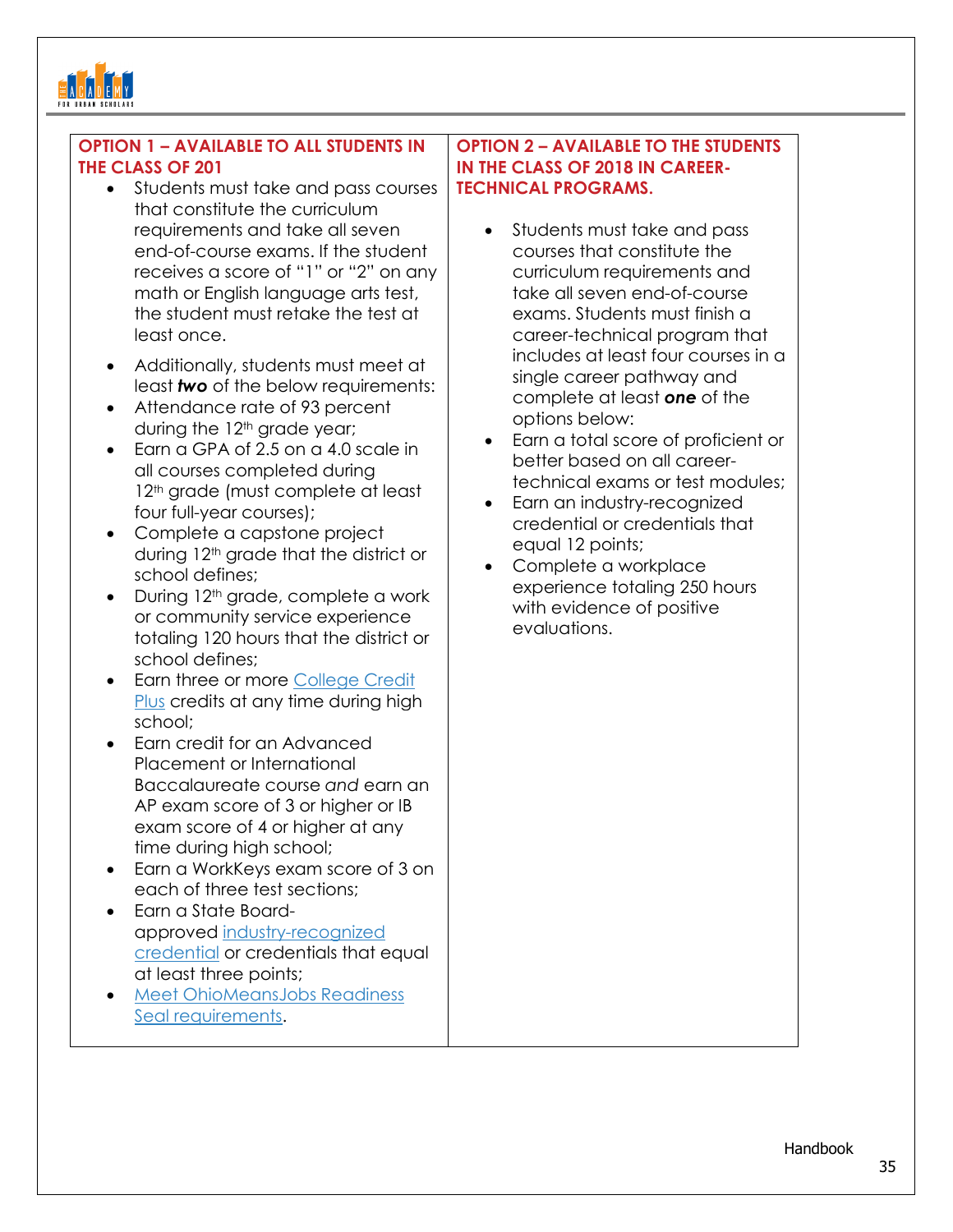

# 5. Earning a Diploma for the Class of 2019 and Beyond

| To earn a high school diploma in Ohio, you must<br>complete the courses shown below and then<br>choose a pathway on the right to show that you<br>are ready for college or a job. Here's what you<br>need to do to graduate. Your school counselor will<br>give you more details. |                        |
|-----------------------------------------------------------------------------------------------------------------------------------------------------------------------------------------------------------------------------------------------------------------------------------|------------------------|
|                                                                                                                                                                                                                                                                                   |                        |
| English language arts                                                                                                                                                                                                                                                             | 4 credits              |
|                                                                                                                                                                                                                                                                                   | 1/ <sub>2</sub> credit |
| <b>Mathematics</b>                                                                                                                                                                                                                                                                | 4 credits              |
| Physical education                                                                                                                                                                                                                                                                | 1/ <sub>2</sub> credit |
| Science                                                                                                                                                                                                                                                                           | 3 credits              |
| Social studies                                                                                                                                                                                                                                                                    | 3 credits              |
| <b>Electives</b>                                                                                                                                                                                                                                                                  | 5 credits              |
| <b>Other Requirements</b>                                                                                                                                                                                                                                                         |                        |
| You also must receive instruction in economics                                                                                                                                                                                                                                    |                        |
| and financial literacy and complete at least two<br>semesters of fine arts. Your district may require                                                                                                                                                                             |                        |
|                                                                                                                                                                                                                                                                                   |                        |
| more than 20 credits to graduate.                                                                                                                                                                                                                                                 |                        |

## **Reporting Student's Progress and Grades:**

The AUC grading system is based on the traditional A-F grading scale, with a minimum of 20 credits earned to graduate. AUC believes in Mastery Core Competency as opposed to seat time. AUC issues interim reports, semester grades and end-of-year report cards. They are distributed via US mail and/or hand delivered to students. In addition the school will have "Round Robins" monthly, internal Conferencing with all students and their teachers.

Our grading structure measures mastery of learning objectives. Students must receive an overall passing score of not lower than 60% to be awarded credit per course. Graduation credits will be tracked using web-based software Progress Book; teachers submit a final grade upon completion of the course:

Our records department maintains all student transcripts and will make available upon request.

Our evaluative structure measures expectations based on the following scale: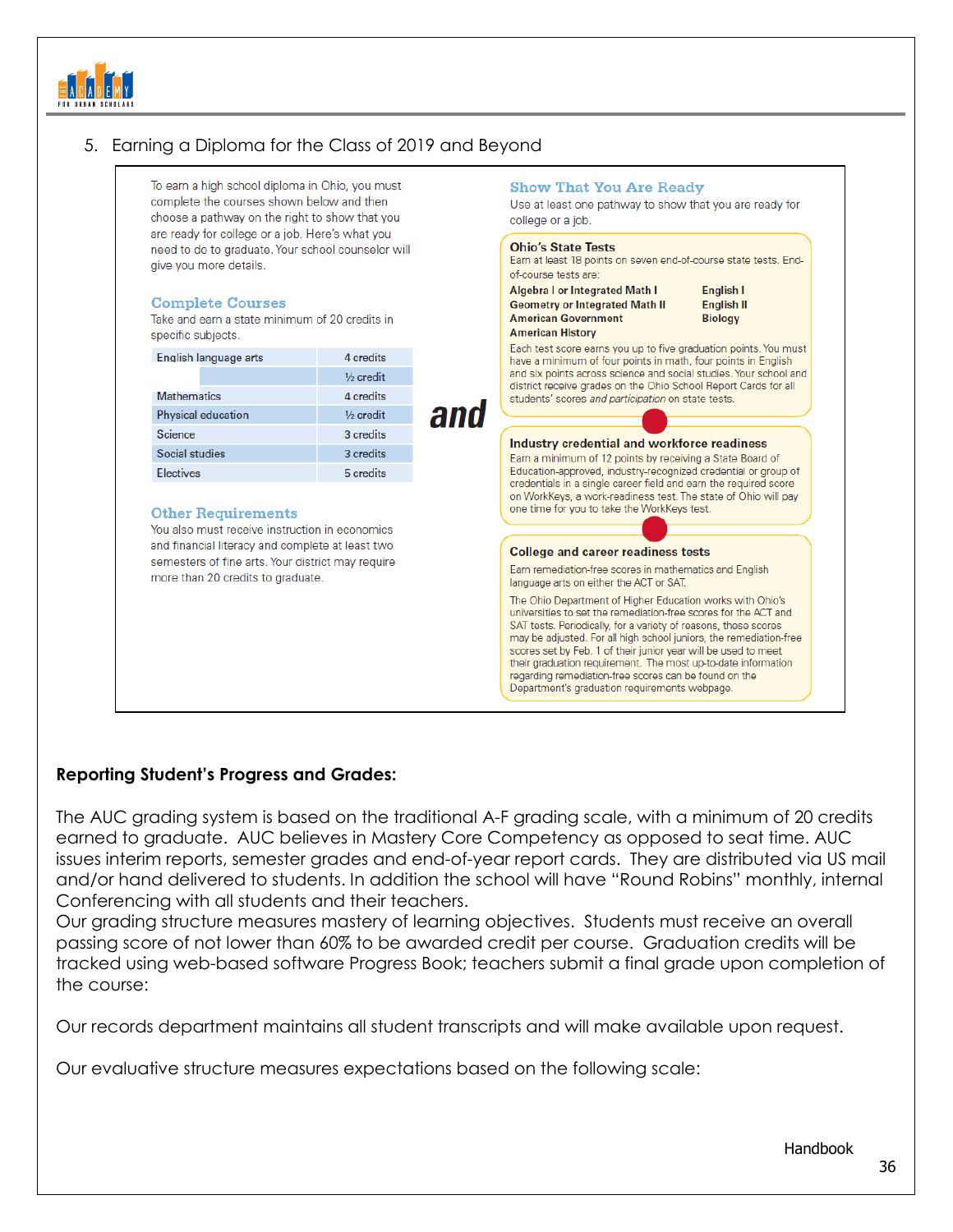

| $A + (96\% - Above)$ | $B + (87\% - 89\%)$ | $C+$ (77% – 79%)    | $D+$ (67% – 69%)   |
|----------------------|---------------------|---------------------|--------------------|
| A $(93\% - 95\%)$    | (83% – 86%)<br>B    | $C$ (73% – 76%)     | $D$ (63% – 66%)    |
| A- (90% – 92%)       | $B - (80\% - 82\%)$ | $C - (70\% - 72\%)$ | D- $(60\% - 62\%)$ |
| $F$ (59% – below)    | (Withdrawn)<br>W    | INC (Incomplete)    |                    |

GPA Calculation Chart: Letter Grade to Grade Point Conversion

| <b>Letter Grade</b> | <b>Grade Point</b> | <b>Letter Grade</b> | <b>Grade Point</b> |
|---------------------|--------------------|---------------------|--------------------|
|                     |                    |                     |                    |
|                     |                    |                     |                    |
|                     |                    |                     |                    |
|                     | 3.3                |                     | $\cdot$            |
|                     |                    |                     |                    |
|                     |                    |                     |                    |
|                     |                    |                     |                    |

## **EQUAL EDUCATIONAL OPPORTUNITIES**

All students attending The Academy for Urban Scholars will have equal educational opportunities. Students have the right to be free from discrimination on the basis of race, color, national origin, citizenship status, religion, gender, sexual orientation, economic status, marital status, pregnancy, age or disability, in all decisions affecting admissions; membership in school-sponsored organizations, clubs or activities; access to facilities, academic evaluations or any other aspect of school-sponsored activities. Any limitations, with regard to participation in school-sponsored activities, are based on criteria reasonably related to that specific activity.

The board's policy of nondiscrimination extends to students, staff, job applicants, the general public and individuals with whom it does business. This policy applies to race, color, national origin, citizenship status, religion, gender, sexual orientation, economic status, age or disability.

The board does not permit discriminatory practices and views harassment as a form of discrimination. Harassment is defined as intimidation by threats of or actual physical violence; the creation, by whatever means, of a climate of hostility or intimidation; or the use of language, conduct or symbols in such a manner as to be commonly understood to convey hatred, contempt or prejudice or to have the effect of insulting or stigmatizing an individual. Employees or students who engage in discrimination/harassment shall be subject to disciplinary action.

All persons associated with the school, including, but not limited to, the board, the administration, the staff and the students, are expected to conduct themselves at all times so as to provide an atmosphere free from sexual harassment. Any person who engages in sexual harassment while acting as a member of the school community is in violation of this policy.